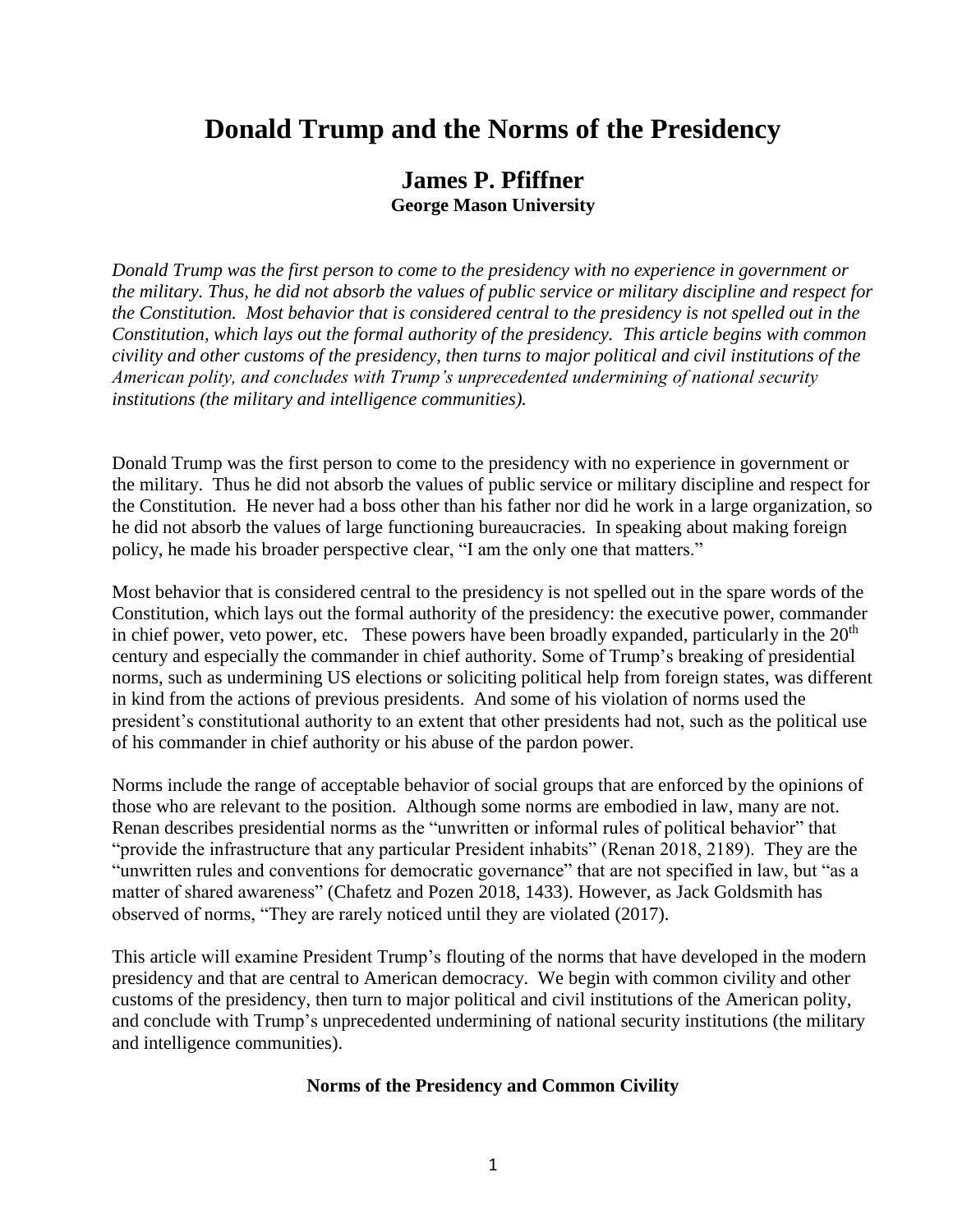President Trump reveled in flouting the norms of presidential behavior, which was part of his appeal to his base. He had promised to go to Washington to fight the political establishment, and as his senior advisor, Steve Bannon, said, undertake the "deconstruction of the administrative state" (Rucker and Costa 2017). His vision was not only to reverse the policies of Democrats, particularly President Obama, but to figuratively poke his finger in the eye of the political establishment in Washington. In his approach to his role, Trump clearly rejected Franklin Roosevelt's perspective that the presidency, "is pre-eminently a place of moral leadership" (McCormick 1932).

It is ironic that Trump was not hypocritical. Other presidents may have behaved differently in private than they did in public (e.g. Nixon's profane language or Clinton's sexual activities), but they generally acted the way Americans expected them to act in public. The hypocrite pretends to be virtuous and at least implicitly acknowledges the behavior that is expected of people in public office. But often Trump did not try to hide his racism, crude language, or greediness. They were part of his public persona and his appeal to his base. As Jack Goldsmith observed, "hypocrisy is an underappreciated political virtue," because it acknowledges the norms of political behavior that should prevail in a civil society (Goldsmith 2017). In addition to ignoring common civility, Trump differed from other modern presidents in his racism, profiting from his businesses while still in office, his lying, and his attacks on science and the government's top health officials.

# **Campaigning and Civility**

From the beginning of his campaign for the presidency and continuing through four years, Donald Trump undermined the norms of civility in American politics. Of course, American politics have always been filled with invective, but Trump exceeded the normal give and take of campaigning politicians. In his primary campaign he belittled his opponents, calling them names, e.g. "Little Marco," "Lyin' Ted Cruz," "low-energy Jeb," and "Crooked Hillary." He particularly attacked women, calling various women "horseface," "nasty," "fat, ugly," "crazed, crying lowlife," "dog," "face of a pig," "low I.Q." He insulted Republican primary candidate Carly Fiorina's appearance, "Can you imagine that, the face of our next president? (Shear and Sullivan 2018).

Rather than refuting his opponents' arguments about policy, Trump engaged in ad hominin attacks, impugning their motives or insulting them rather than refuting their arguments (Edwards 2020). His bullying and attacks on both Democrats and Republicans appealed to his base. He said that Democrats were "very sick and deranged people." In his campaign against Hillary Clinton he intimated that if she won that the "Second Amendment people" might have to resort to violence (Croasaniti and Haberman 2016). He beamed his approval when audiences at his rallies chanted about Hillary Clinton "lock her up."

Some people expected that, once he became president, Trump would adapt to the office and more traditional modes of presidential behavior, but he proved them wrong. Edmund Burke had a point when he said, "Manners are of more importance than laws. In great measure the laws depend upon them" (Burke 1795). Trump's "unpresidential" behavior was part of his appeal to his base.

Trump often accused his political opponents of treason, which has a narrow meaning specified in the Constitution as giving aid and comfort to enemies of the United States or waging war against it. Among those were, chairman of the House Intelligence Committee, Adam Schiff, James Comey, Andrew McCabe, and Democrats in general (Rogers 2019). Few, if any previous presidents accused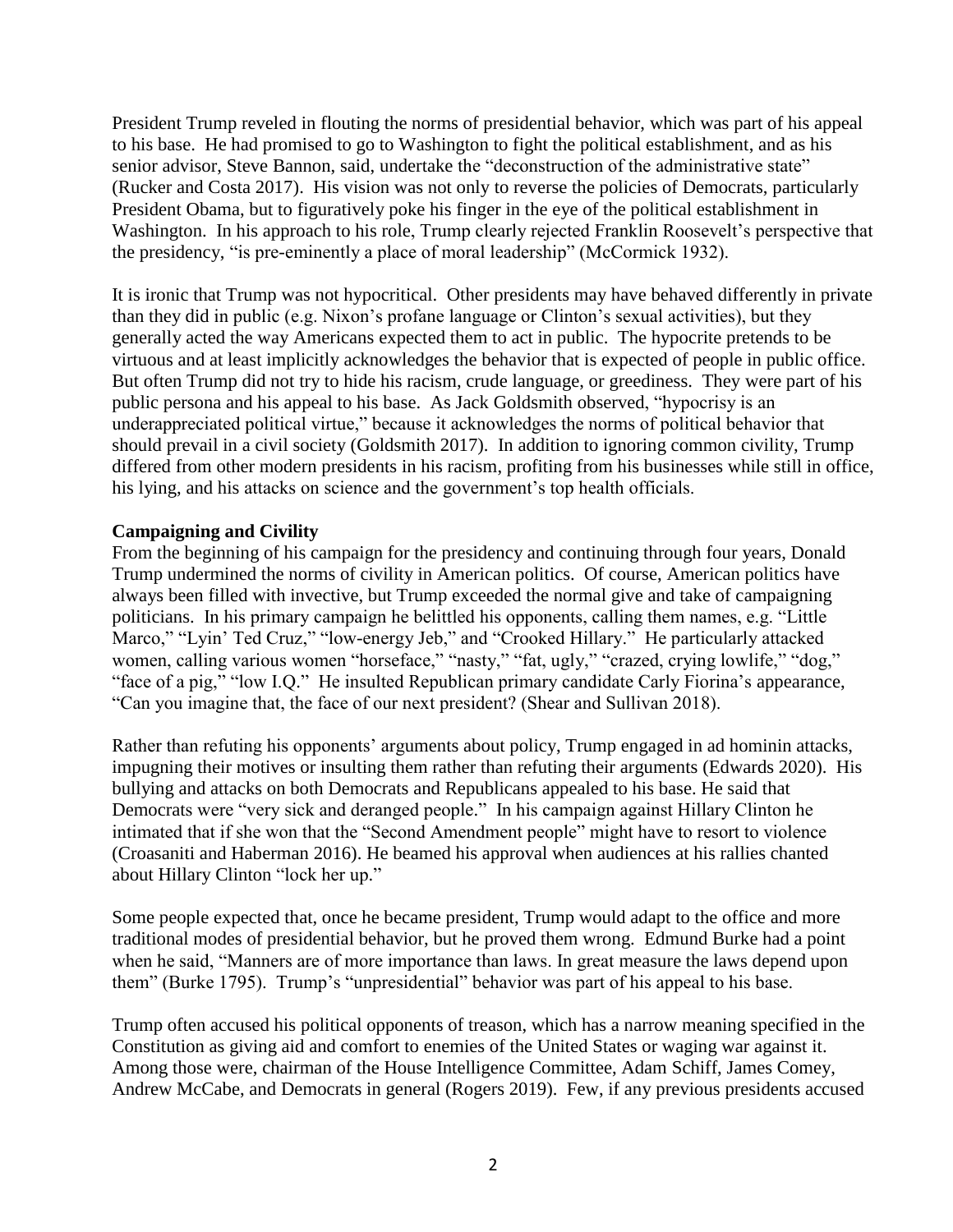their political opponents or government officials of treason. Although all presidents feel that they are not getting fair coverage by the national media, Trump was the only president to refer to the press as "the lowest form of life" and as "the enemy of the people," a phrase redolent of authoritarian regimes (Levitsky and Ziblatt 2018, 76).

In his campaign for reelection, Trump returned to the divisive themes of his campaign of 2016 and the vision outlined in his inaugural address of "American carnage." In his address on the 2020 Fourth of July at Mount Rushmore, South Dakota, Trump said "We are now in the process of defeating the radical left, the Marxists, the anarchists, the agitators, the looters" (Karni and Haberman 2020b). "Angry mobs are trying to tear down statues of our founders, deface our most sacred memorials and unleash a wave of violent crime in our cities" (Karni 2020). Historian Michael Beschloss noted, "Most presidents in history have understood that when they appear at a national monuments it's usually a moment to act as a unifying chief of state, not a partisan divider" (Karni 2020; Balz 2020).

#### **Racism and Xenophobia**

Announcing his campaign for the presidency in 2015 Donald Trump foreshadowed his behavior in office. He accused Mexico of "sending" criminals to the U.S. "They're bringing drugs. They're bringing crime. They're rapists" (Trump 2015). He referred to Latin American asylum seekers as animals and invaders. He also felt the need to undermine the legitimacy of his predecessor, Barack Obama, by saying that his election was tainted by illegal votes and that he was not born in the United States.

Although previous presidents have been racist, e.g. Woodrow Wilson, and the US has had eras of nativist politics, for example in the 1850s and 1920s, they were not led by presidents (Anbinder 2019; Levitsky and Ziblatt 2018, 34-48). Trump's verbal attacks on immigrants from the beginning of his campaign was part of what propelled him into office. He called for a "total and complete" shutdown of Muslims entering the United States, a promise he fulfilled when he issued a ban on travelers from seven Muslim majority countries from entering the United States.

In August 2017 at a "Unite the Right" rally in Charlottesville, VA, white supremacists carrying Nazi and Confederate flags chanted "blood and soil" and "Jews will not replace us." In a conflict with counter-protestors, a young woman was killed when a protestor drove a car into a crowd. After the incident, in a public statement President Trump said, "There were very fine people on both sides." (Woodward 2018, 246). In response to the violence, uniformed leaders of each of the military services issued public statements condemning the white nationalists. These unusual repudiations of a president's remarks by currently serving chiefs of the military services were unprecedented (Cohen and Starr 2017). Trump later said that the phrase "Black Lives Matter" was a symbol of hate" and criticized NASCAR for abandoning use of the Confederate flag (Haberman 2020a).

Trump attacked four Congresswomen of color (three of whom were born in the United States); "Why don't they go back and help fix the totally broken and crime infested places from which they came" (Rogers and Nandos 2019). In discussions with members of Congress in the Oval Office, Trump objected to protecting immigrants from El Salvador, Haiti, and African countries, which he referred to as "shithole countries" (Dawsey 2018). Trump's policy of separating children from their asylumseeking parents at the southern border illustrated his willingness to go to extremes to keep out asylum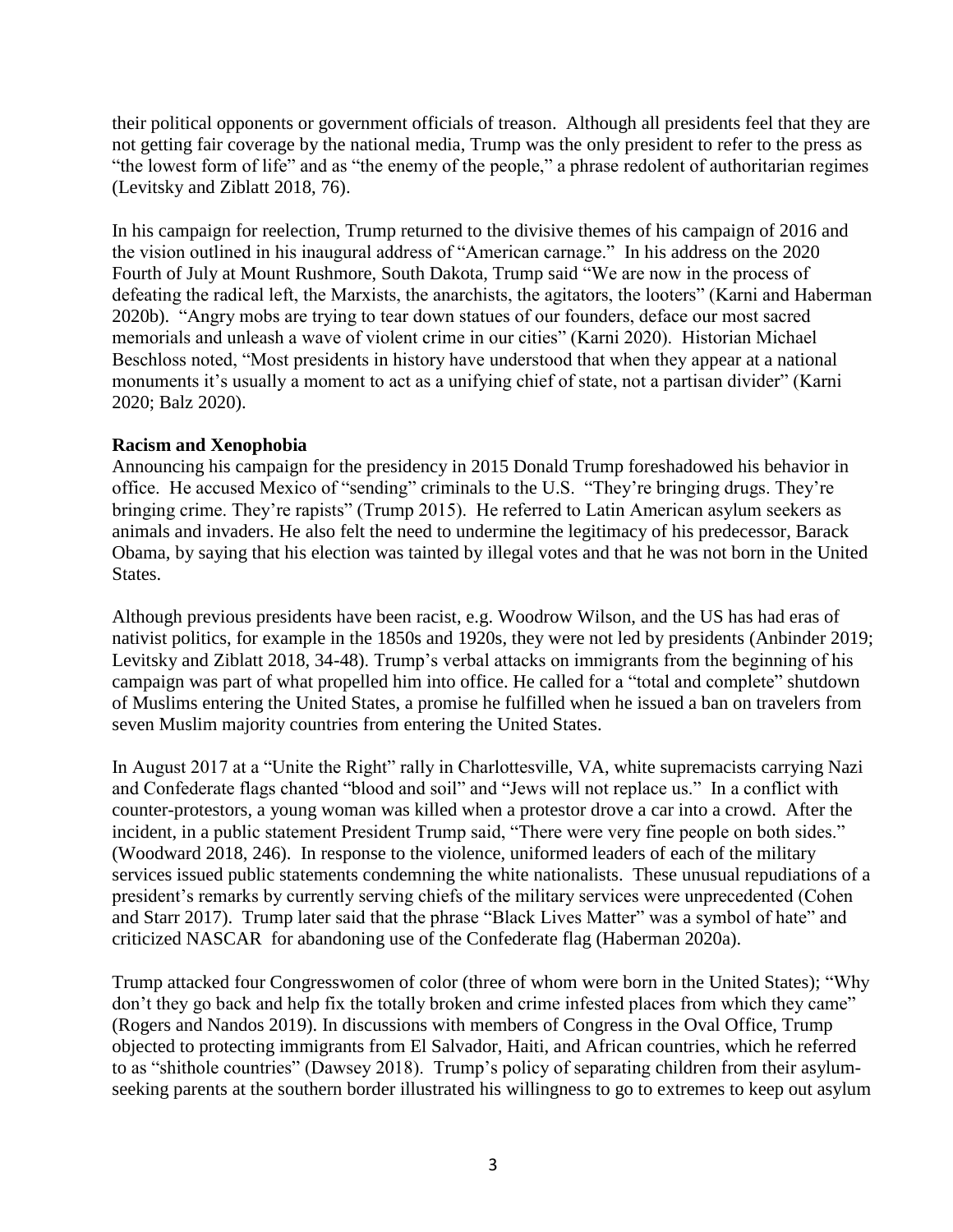seekers. Mary Stucky contrasted Trump with other presidents: "Most presidents, most of the time, understand that they continue to model the dispositions that make democracy possible and they adhere to these norms" (Stuckey 2020).

# **Conflict of Interest and Self Dealing**

Trump was the first president since the Nixon era to refuse to release his tax returns, despite his promise in his campaign to release them if he was elected. "If I decide to run for office, I'll produce my tax returns, absolutely" (Rogers 2020b).

Although the formal conflict of interest statute (18 USC 208, 1962) does not apply to the president, other modern presidents have developed a norm of acting as if it did apply to them. President Eisenhower established a blind trust when he became president. Since then it has become routine. Every president since Carter "has complied with the dictates of section 208," by establishing a blind trust or limiting investments (Renan 2018, 2219). Antonin Scalia, when he worked in the Justice Department, wrote "conflict of interest laws do not "legally bind the President or Vice President. . . .Failure to observe these standards [would] furnish a simple basis for damaging criticism, whether or not (the rules) technically apply" (Renan 2018, 2221).

Walter Shaub, former Director of the Office of Government Ethics, observed that since the Ethics in Government Act of 1978, all presidents except Trump "either established blind trusts or limited their investments to non-conflicting assets like diversified mutual funds, which are exempt under the conflict of interest law" (Shaub 2017). After attempting to guide the new Trump administration through the conflict of interest regulations, Shaub concluded that "Trump's own refusal to divest his businesses had set a bad ethical tone for his nominees," and on July 1, 2017, he resigned in protest (Shaub 2020, 56). He concluded that Trump "Stepping back from running his business is meaningless from a conflict of interest perspective. . . . This is not a blind trust – it's not even close'" (Shaub 2017). "His sons are still running the businesses, and, of course, he knows what he owns (Shaub 2020, 56).

Trump was the only modern president who continued to own and profit from his private businesses in office. He did this in part by traveling to his own properties more than 270 times, which necessarily entailed secret service protection. The Secret Service paid for rooms at the Trump hotels at rates significantly higher than other government organizations were allowed to when traveling (*Washington Post* 2020). As of August, 2020, charges to the US government from Trump's properties totaled more than \$1.1 million (Fahrenthold and Dawsey 2020). He was in effect compelling the taxpayers to spend money that would benefit him financially (Shaub 2020, 57).

Trump also benefitted when he and other Republicans held fund raising events at his commercial properties. That is, money that came from political contributions for Trump and Republicans was coming back to Trump's private business, more than \$4 million according to the Center for Responsive Politics (2020). Companies that benefitted from government contracts also rented hotel rooms and event space at Trump properties. (Shaub 2020, 57).

A broader issue was raised with respect to the emoluments clause of the Constitution which prohibits officers of the United States, without consent of the Congress, from accepting "any present" or "Emolument" "of any kind whatever," from a foreign state. Trump's businesses, particularly the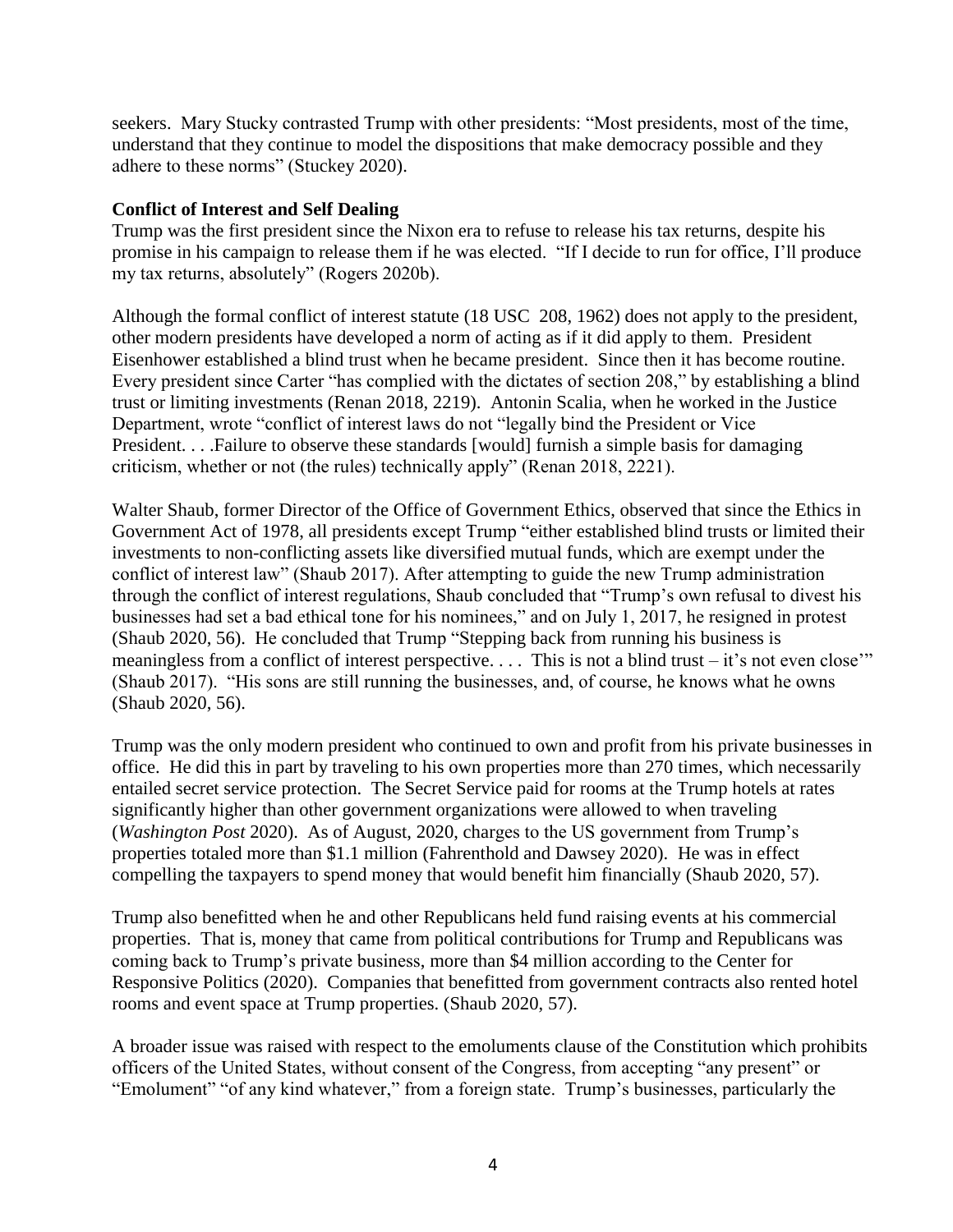Trump Hotel several blocks from the White House, benefitted when foreign governments booked suites of rooms and held functions there. The Chinese government rented space in Trump Tower in New York and granted trademarks to Trump and his daughter that had been denied before he became president (Yourish and Buchanan 2018; Shaub 2020, 57).

In 2018, Trump reportedly asked US ambassador to the UK, Robert Wood Johnson, to see if he could get Britain to steer the British Open golf tournament to the Trump resort in Turnberry, Scotland. Johnson's deputy said that he warned Johnson that it would be breach of ethics to use his office to help Trump's private business, but Johnson approached Scotland's secretary of state anyway. Trump denied the charge, though Johnson declined to refute it (Landler 2020). Previously, Trump had decided to hold the 2020 G-7 meeting at Trump National Hotel in Florida, from which he would have benefitted financially, though the event was cancelled due to covid-19 (Vazquez 2020).

Trump was also the only president to endorse a commercial product (Goya Beans) from behind the Resolute Desk in the Oval office in order to help a business owner who had endorsed Trump and contributed to his campaign (Gessen 2020). This violation of federal ethics rules was trivial, but it symbolized the disdain President Trump held for federal ethics regulations and presidential propriety. In 2019 White House staffers Ivanka Trump and Jared Kushner reported income of at least \$36 million from their businesses (Lee and Narayanswamy 2020).

# **Lying**

Trump's lies differed significantly from those of previous presidents. Some of his most frequent lies exaggerated his achievements in ways that were demonstrably untrue and contrary to well-known and accepted facts. For several years, Trump continued to foster the "birther" lie that President Obama was a Muslim and not born in the United States, leading many voters to doubt Obama's documented place of birth and thus the legitimacy of his presidency.

According to the Washington Post Fact Checker, Trump lied more than 20,000 times as of July 2020 (Kessler, et al. 2020). But even with a much more conservative set of criteria, Trump's lies exceeded those of any other modern president (Pfiffner 2004b, 18-63; Pfiffner 2019a). Some of his lies were trivial and braggadocio, for example his claim that his photo was on the cover of *Time Magazine* more than anyone else's, or his claim that the number of people at his inauguration was more than a million (White House 2017). Some of his lies were more consequential, such as his claim that thousands of Muslims in New Jersey celebrated after the World Trade Center fell (Gore 2016), or his claim that the 2017 tax cut bill was the most significant in American history (Shear and Tankeersley 2018). He regularly distorted economic facts and made exaggerated claims of his success (Pfiffner 2019a).

When previous presidents have been caught making false statements, they have usually tried to equivocate or claim that they were technically not lying ("it depends on what the meaning of 'is' is"). Trump's refusal to attempt to refute charges that he was telling falsehoods, admit their inaccuracy, or attempt to wiggle out of them by equivocating, demonstrated either his lack of touch with reality or his conviction that he did not have to explain himself to others. Trump's refusal to admit the truth of widely accepted facts corroded political discourse and was consistent with the practice of many authoritarian leaders (Arendt 1958, 474). His assertions of the power to define reality were destructive to democratic governance, in part because many people believed him and were not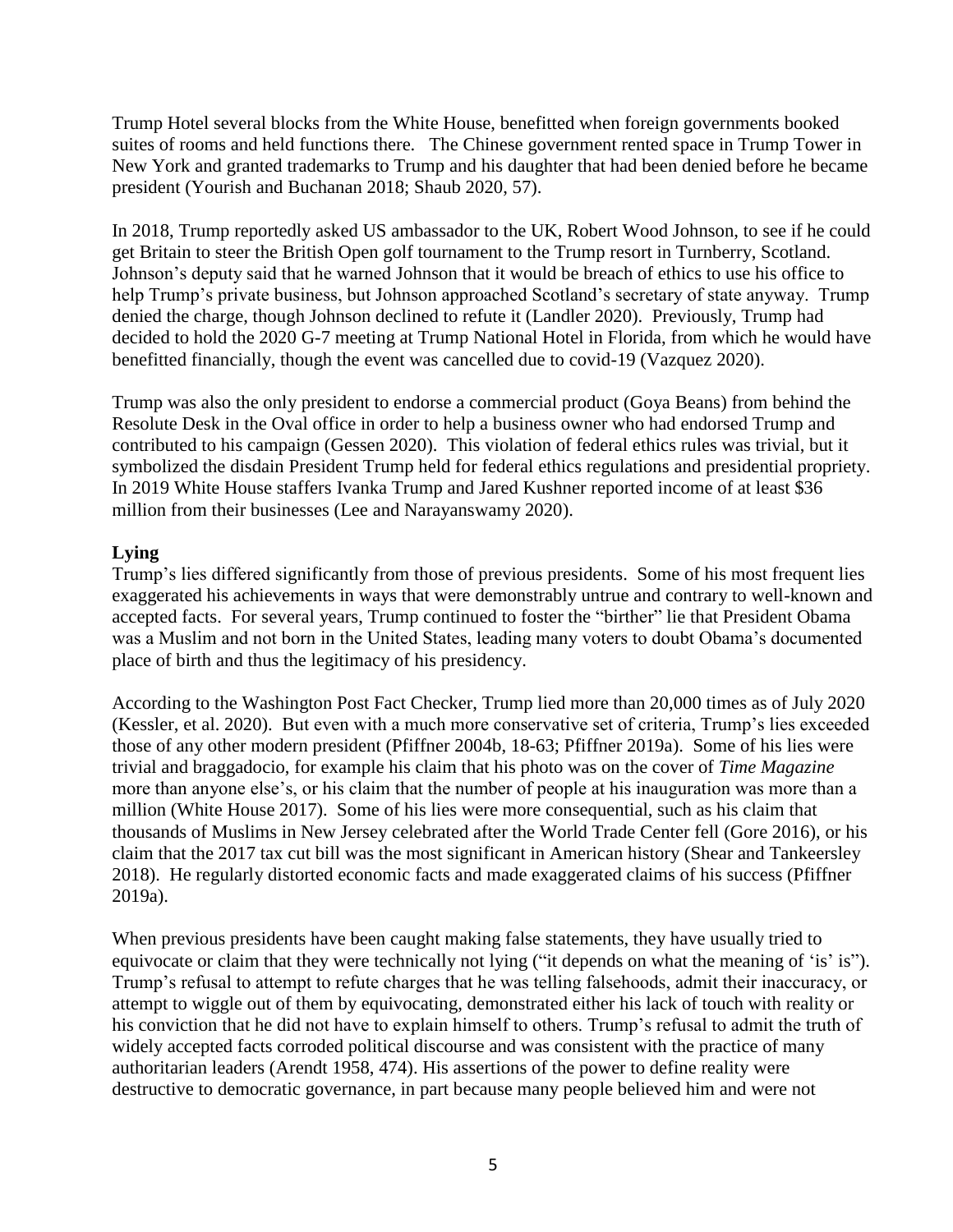amenable to contrary evidence. In the early months of 2020, Trump seriously misled the country about threat of covid-19 (Woodward 20202, 216-217).

#### **Science and Covid-19**

Not all presidents have accepted the advice of their science advisors; President Nixon rejected science advice on the SST (supersonic transport); and President Reagan rejected science advice on national missile defense ("star wars").In line with his populist appeal and disdain for experts, Trump often ignored scientific evidence in policy making. He claimed that global warming was a Chinese "hoax" (Wordland 2019). Reports of global warming were regularly suppressed in the Environmental Protection Agency, and significant environmental protection regulations were cancelled (Plumer and Davenport 2019). These policies did not differ greatly from other recent Republican presidents, but Trump's rejection of scientific evidence in the covid-19 pandemic and his public denigration of and attacks upon the government's most senior health scientists placed him well outside the scientific consensus that other presidents would have taken more seriously.

Early in the outbreak, he encouraged the use of hydroxychloroquine as a possible "game changer" in the search for a cure for covid-19 despite warnings of potential danger by Dr. Anthony Fauci, Director of the National Institute of Allergy and Infectious Diseases. Trump said, "I'll say it again, what do you have to lose? Take it." When the Centers for Disease Control and Prevention urged Americans to wear face masks in public, President Trump pointedly said at a White House briefing, "You can do it. You don't have to do it. I am choosing not to do it" (Shear and Kaplan 2020). He even advocated exploring the internal use of bleach, disinfectants, and ultraviolet light to counter the effects of covid-19 (Broad and Levin 2020).

Trump used the precautions that the federal government and states encouraged to limit the spread of the disease as a wedge in the culture wars in his campaign for reelection in 2020. When protestors (some of them armed) gathered in three state capitals to protest restrictions on businesses, Trump supported them by tweeting, "LIBERATE MINNESOTA! LIBERATE MICHIGAN! LIBERATE VIRGINIA;" the states had Democratic governors (Associate Press 2020). At a rally in Tulsa, Oklahoma, Trump undercut the testing for the corona virus, which scientists said was essential to controlling the outbreak. "When you do testing to that extent you're going to find more people, you're going to find cases. So I said to my people, 'Slow the testing down, please.'" When asked if he was kidding when he made the statement, Trump replied, "I don't kid" (Segers 2020).

Anthony Fauci testified before Congress that opening schools in the fall of 2020 would put children's health in danger, and he warned of increased health risk to Americans who at that time were leading the world in the number of cases and number of deaths. Nevertheless, Trump said, "To me it's not an acceptable answer" and threatened to withhold federal funds if states did not open schools (Rogers 2020a). President Trump was said to be increasingly frustrated with Fauci's predictions about the danger of the virus (Haberman 2020b). Trump retweeted #FireFauci, and On July 15, 2020, Trump's top trade adviser, Peter Navaro, published and op-ed article in USA Today, entitled "Anthony Fauci has been wrong about everything I have interacted with him on" (Orr and Levine 2020; Navaro 2020).

After the Trump administration challenged the Centers for Disease Control guidelines for reopening schools in the fall of 2020, four former CDC leaders (under both parties) condemned what they saw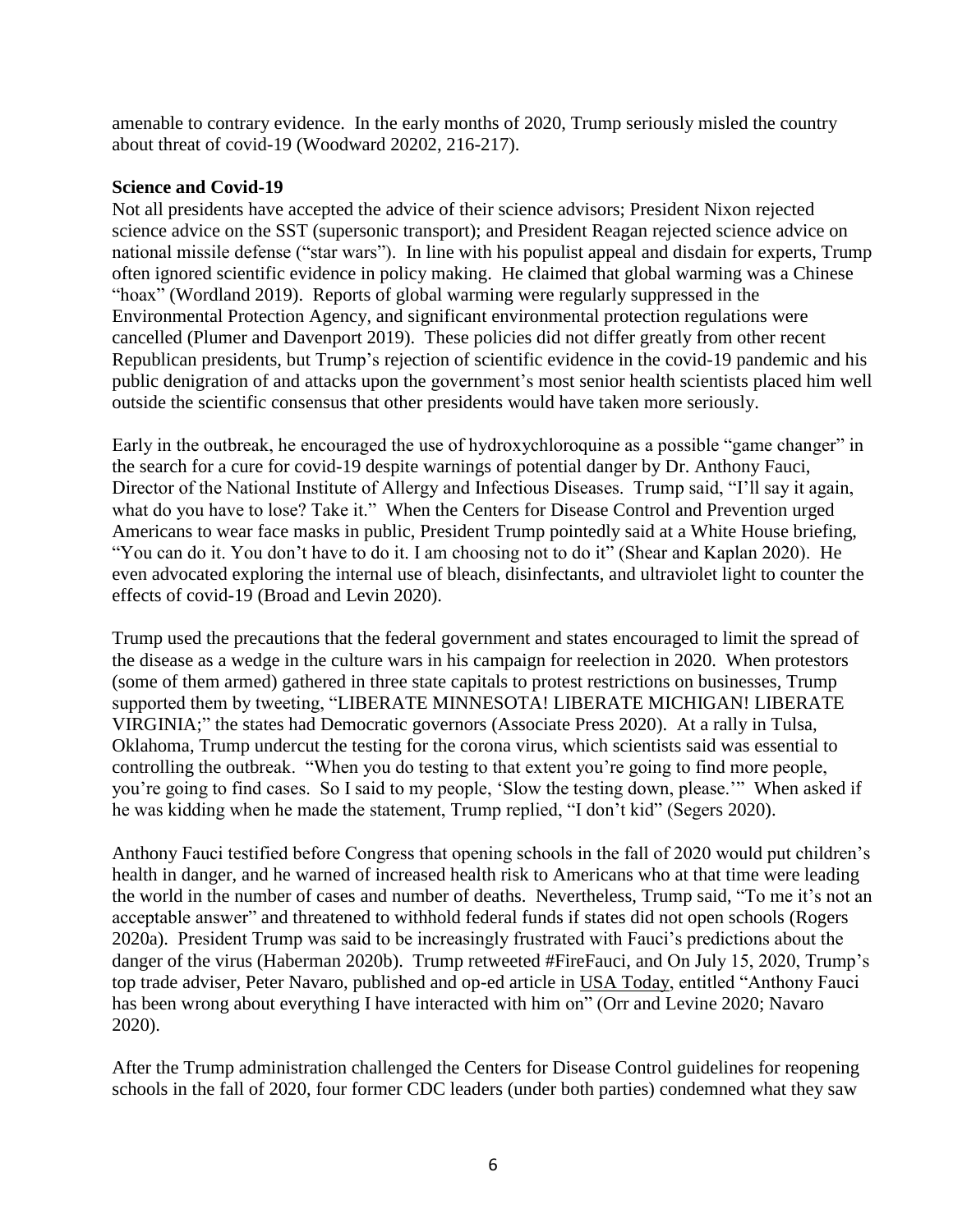as the politicization of the CDC. "We cannot recall over our collective tenure a single time when political pressure led to a change in the interpretation of scientific evidence…. The only valid reason to change released guidelines is new information and new science — not politics. . . . Unfortunately, their sound science is being challenged with partisan potshots" (Frieden et al. 2020).

When Trump thought that the Food and Drug Administration was not authorizing potential remedies quickly enough, he accused them of purposely undermining him. "The deep state, or whoever, over at the FDA is making it very difficult for drug companies to get people in order to test the vaccines and therapeutics. Obviously, they are hoping to delay the answer until after [election day] November 3<sup>rd"</sup> (McGinley, et al. 2020a).

Harvard Professor of medicine Jerome Avorn, observed, "I've been following health regulatory decisions for decades and have never seen this amount of White House arm-twisting to force agencies like FDA and CDC to make decisions based on political pressure, rather than the best science" (McGinley, et al. 2020b).Dr. Fauci commented on the political atmosphere in the country in the summer of 2020, "There's so much extremism in things right now, it makes it very difficult. Whenever you want to be completely transparent about science and what it means, you have people who almost take that as an affront against them" (Roberts 2020**).** In 2020 the prestigious periodical, *Scientific American*, for the only time in its 175 year history, endorsed candidate Joe Biden because Trump "rejects evidence and science" and has attacked "researchers and public science agencies" (2020).

# **Undermining Governance Institutions**

In addition to his lack of civility and contempt for science, President Trump challenged the most important governance institutions of the American polity. He challenged the legitimacy of elections; he undermined the constitutional role of Congress; and he abused the justice system.

#### **Elections**

One of the most troubling divergences from presidential norms was Trump's undermining the legitimacy of elections in the United States. Unlike other modern presidential candidates who conceded to their opponents after very close elections, as did Nixon in 1960, Gore in 2000, and Clinton in 2016, Trump did not agree to accept the election outcome in 2016, saying "I will look at it at the time" (Healy and Martin 2016). Even after Trump won the presidency in 2016, he was a sore winner, claiming that he actually won the popular vote because Hillary Clinton got 5 or 6 million illegal votes (Struyk 2017). He argued in 2020 that mail-in ballots would favor Democrats and would be fraudulent. The 2020 election "will be, in my opinion, the most corrupt election in the history of our country" (Haberman, et al. 2020). "The only way we're going to lose this election is if the election is rigged" (Chalfant 2020). In fact, there is no evidence that fraud in US elections is widespread (Edwards 2020).

Arguing that voting by mail would be "fraudulent," Trump opposed extra funding for the Post Office to handle the expected increase of mail-in ballots due to the covid pandemic. "They want \$25 billion, billion, for the Post Office. Now they need that money in order to make the Post Office work so it can take all of these millions and millions of ballots" (Kaufman, et al. 2020). He Tweeted, "drop the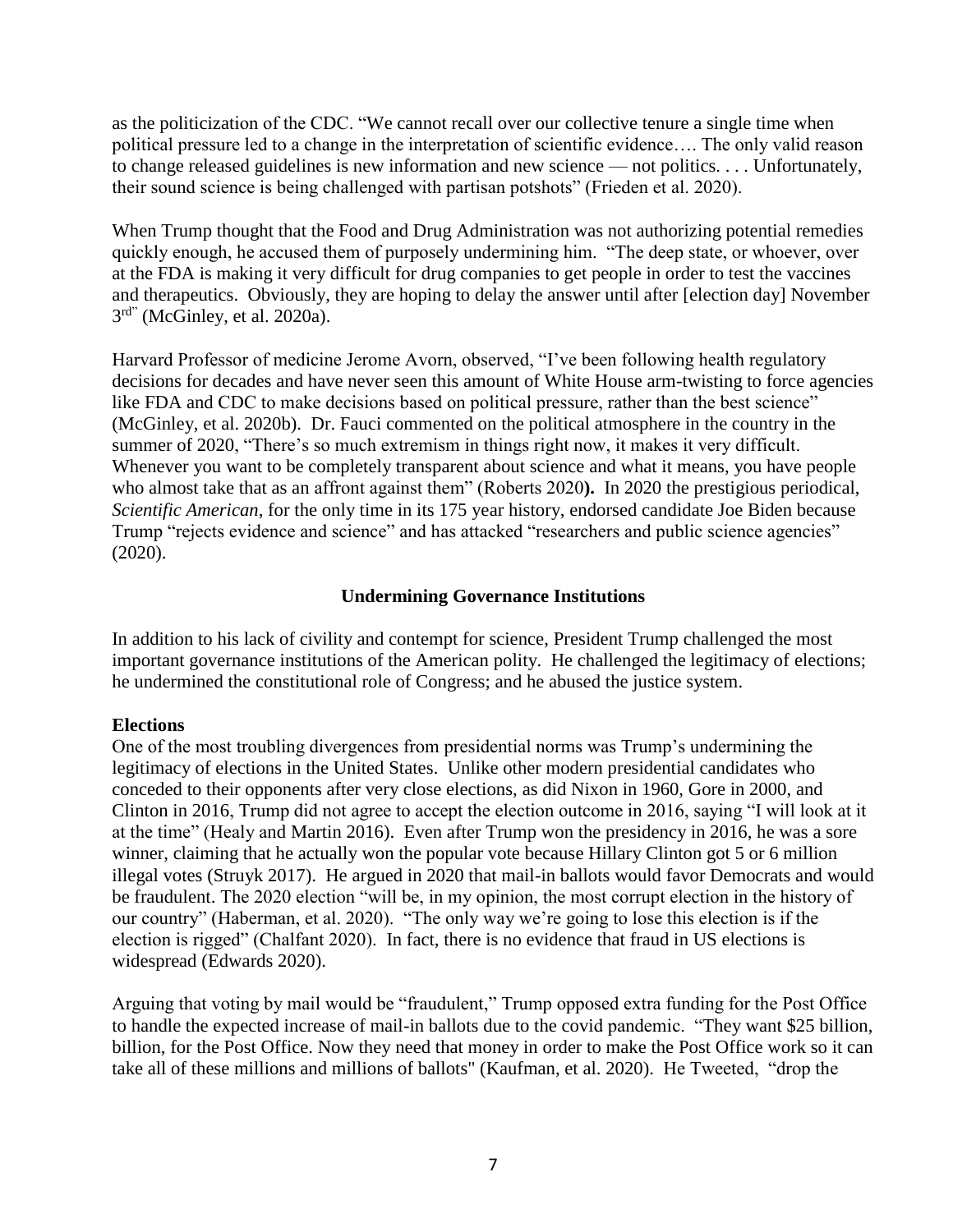Mail-In Scam before it is too late" (Fandos, et al. 2020). Trump was the only president to attack the Postal Service for seemingly partisan political purposes.

When asked by Fox News Reporter, Chris Wallace, whether he would "accept the election" outcome in 2020, Trump replied, "I have to see. Look, you – I have to see. No, I'm not going to just say yes. I'm not going to say no" (Edsall 2020). It is unprecedented for a president to equivocate about whether he would accept an election outcome. In July 2020 Trump even tweeted about delaying the forthcoming election, "It will be a great embarrassment to the USA. Delay the Election until people can properly, securely and safely vote???" (Burns 2020).

Although other presidents have always had an eye toward their domestic political interests when making foreign policy decisions, President Trump explicitly encouraged and accepted the help of foreign nations in his campaigns. During his pre-election debate with Hillary Clinton on July 27, 2016, Trump publicly announced, "Russia, if you are listening, I hope you're able to find the 30,000 emails that are missing." According to the Mueller Report, the same day, Russian hackers began to try to break into Clinton's personal computer server and later released DNC emails to influence the 2016 election (Mueller 2018, Vol. I, 49).

When asked if it was legitimate for presidential candidates to accept help, such as opposition research, from foreign governments, instead of reporting this to the FBI, Trump said "It's not an interference, they have information – I think I'd take it" (Helderman and Hamburger 2020). Trump also publicly called on China to investigate Joe Biden to help Trump's 2020 election chances (Baker and Sullivan 2019). The Mueller Report said that information from foreign governments could be seen as a "thing of value" and thus a contribution to a campaign and a violation of law (Mueller 2018, Vol I, 186).

In 1960 Khrushchev offered to help Adlai Stevenson if he ran against Richard Nixon; he refused (Lozada 2020; Shimer 2020). In 1968 Soviet ambassador to the US Anatoly Dobrynin offered Soviet help for Hubert Humphrey's campaign against Richard Nixon; Humphrey refused (Moss 2017). In 2000 when Al Gore was running for president, his friend Tom Downey received a package from someone on Bush's campaign with a tape of George W. Bush practicing for the upcoming debates. Downey contacted the FBI and gave them the material (Berman 2019). In 1992 Bush was approached by members of Congress to ask Russia to get information on Bill Clinton's visit to Moscow (as a student). James A. Baker reported, "I said we absolutely could not do that" (Baker 2019; Bolton 468). Thus, as far as we know, Trump's actions and attitude regarding foreign interreference in U.S. elections were unprecedented.

Article I of Trump's impeachment by the House charged that he withheld \$391 million in US military aide to Ukraine unless President Zelensky did him "a favor" and open an investigation into his probable opponent in the 2020 election, Joe Biden. The evidence in the impeachment proceedings that Trump had done this for his personal political benefit rather than for US foreign policy reasons was compelling though circumstantial. But in his account of his experience as national security advisor to Trump, John Bolton said that he was "in the room" when Trump made the demand and that he and Secretary of State Mike Pompeo tried many times to get Trump to allow the aid to go forward (Bolton 2020; Baker 2020).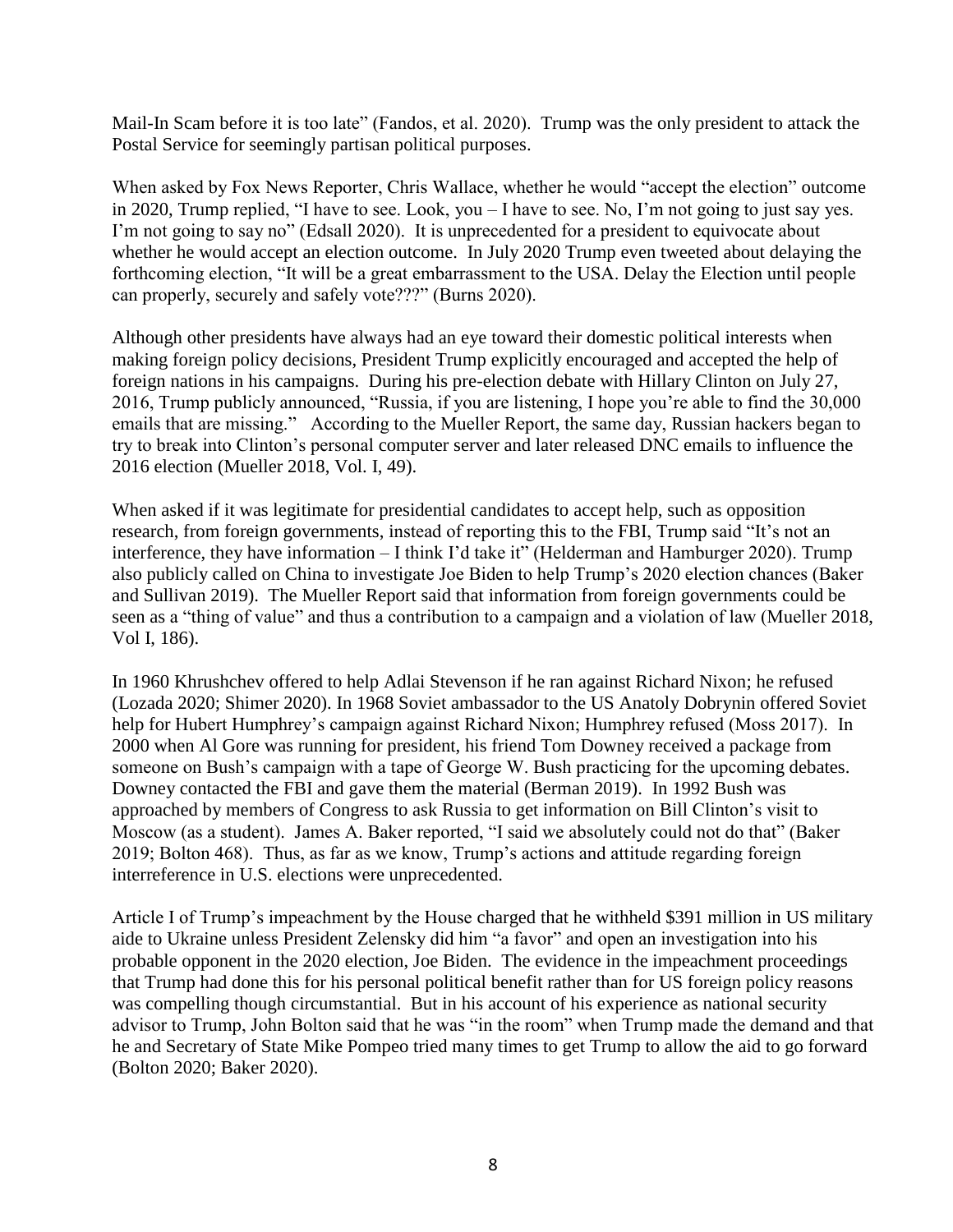When Trump was negotiating with President Xi Jingpin of China about trade, China expressed concerns about ZTE, a telecommunications company that was convicted of violating sanctions on North Korea and Iran. President Trump offered to help and had the Department of Justice decrease the penalties (Bolton 291). In another call to Xi, according to Bolton, Trump "stunningly, turned the conversation to the coming U.S. presidential election, alluding to China's economic capability to affect the ongoing campaigns, pleading with Xi to ensure he'd win. . . .He stressed the importance of farmers, and increased Chinese purchases of soybeans and wheat in the electoral outcome. (Bolton 2020, 301; Helderman and Hamburger 2020].

#### **Congress**

In a pre-election meeting with Republican members of Congress, Trump was asked about his support for Article I of the Constitution. Any other presidential candidate in the modern era would have understood that a presidential candidate should pay at least lip service to the precedence of Congress in the Constitution. Trump's response was revealing; exhibiting his ignorance of the Constitution; he replied," I want to protect Article One, I'll stand up for Article Two, Article 12 – go down the list" (Barrett 2016; Hughes 2016). (The Constitution has seven articles.) More substantively, the power of the purse and the power to investigate are central to the constitutional role of Congress. Trump threatened these two powers of Congress and undermined the impeachment process.

# *The Spending Power*

The power of the purse stems from the authority of Congress to "lay and collect Taxes" and the provision that "No Money shall be drawn from the Treasury, but in Consequence of Appropriations made by Law." Trump, however, insisted that his campaign promises to build a wall with Mexico outweighed constitutional restrictions on presidential spending. Despite congressional rejection of his request for more funds for the wall, in the spring of 2020 Trump announced that he would reprogram \$2.5 billion from several Defense Department appropriations for other purposes to construct his wall. Two courts of appeal ruled that he had exceeded his authority in taking money appropriated for one purpose and using it to fund a completely different purpose (Fisher 2020a; McCord 2019). Trump ignored the decisions, and continued to use the funds to construct the wall.

Although disputes about congressional appropriations for specific policy purposes are common with all presidents, Trump went beyond previous assertions of presidential control over spending. After President Nixon impounded (refused to spend) billions of dollars authorized by Congress, Congress passed the Congressional Budget and Impoundment Control Act of 1974. The act provided that presidents, unless they request that funds be deferred or rescinded, must expend funds appropriated by Congress (Pfiffner 1979). That is, the president could not, in effect, exercise an item veto by refusing to spend money on programs required by law. Since 1974, except for Trump, presidents have generally kept within the bounds of the law.

Nevertheless, in the summer of 2019 President Trump notified the Defense Department that \$391 billion appropriated for military aid to Ukraine to resist Russian incursions be withheld unless President Zelensky announced an investigation into Joe Biden, his likely opponent for the 2020 election. The Department of Defense confirmed that the funding had cleared all of the national security requirements for release, but Trump refused to release the aid. In the fall of 2019, the House of Representatives impeached the president for seeking political campaign assistance from a foreign government. In addition to seeking campaign help from a foreign country, Trump's withholding of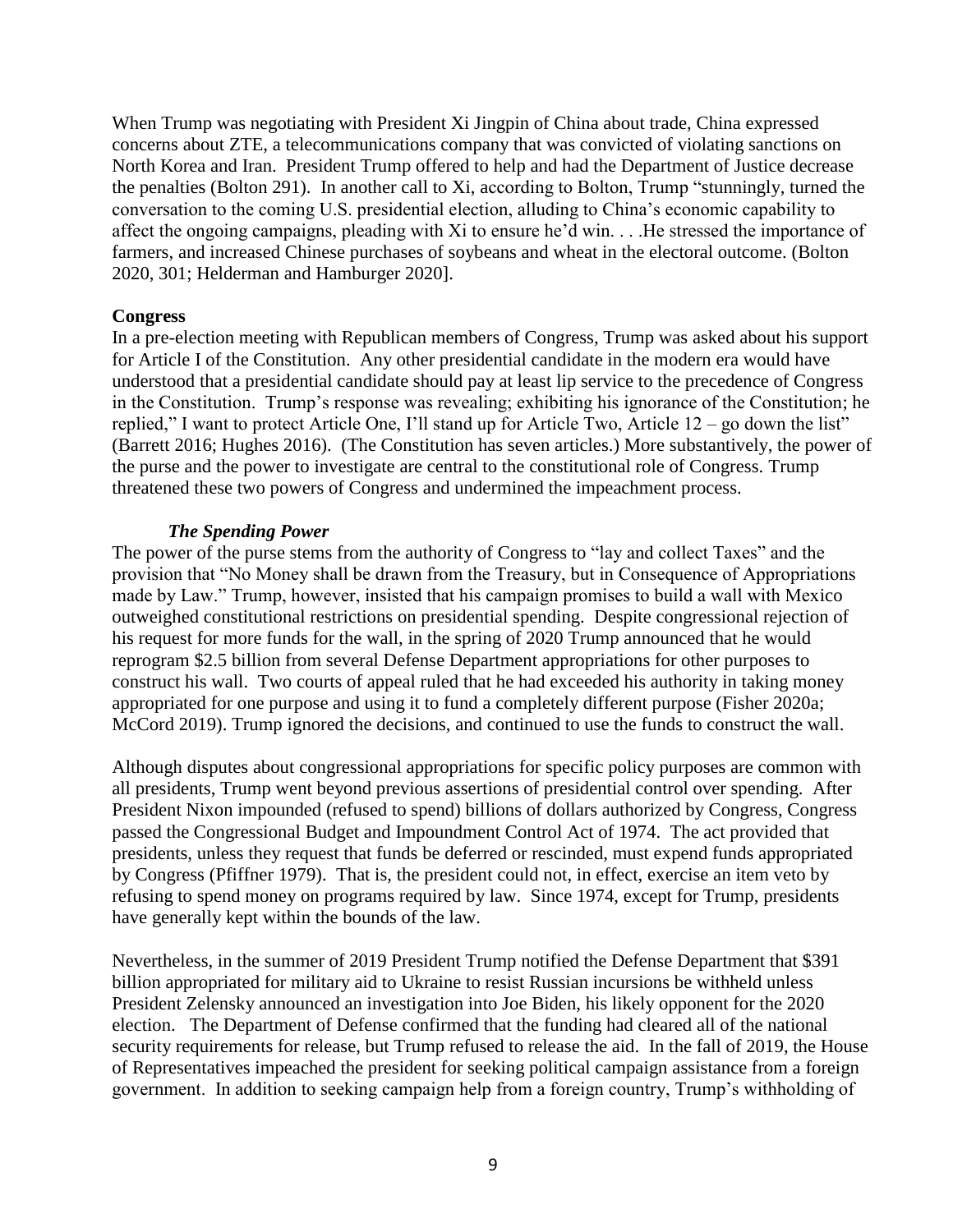funds constituted a breach of the Impoundment Control Act (GAO 2018). Under bipartisan pressure, the funds were eventually released, partially in the following fiscal year.

Trump also impinged on the authority of Congress when he issued memoranda purporting to provide federal money to extend employment benefits when Congress would not and suspending the collection of payroll taxes. These memoranda were carefully constructed and probably technically legal, but they violated the spirit of separation of powers (Levin and White, 2020; Rudalevige 2020).

# *The Power to Investigate*

It has long been established that the authority to investigate is necessarily implied in the constitutional grant of "all legislative powers" to Congress, as long as there is valid legislative purpose (Corod 2019). Every modern president has struggled with Congress over the limits of how far that power reaches, but presidents and Congress have generally come to some compromise and accommodation on the limits of any specific investigation. President Trump, however, pushed his assertion of authority to refuse to cooperate with Congress beyond previous presidents.

The Framers of the Constitution expected that the separate branches of government would balance each other because "ambition must be made to counteract ambition." They thought that Congress would defend its own prerogatives and rein in an overreaching executive. If the president abused his power, the Constitution provided a final backstop by giving the House the power to impeach and the Senate the authority to remove the president from office. James Madison argued that "some provision be made for defending the Community agst the incapacity, negligence or perfidy of the chief Magistrate" (Farrand 1911, 65). In Federalist 65 Hamilton said, "offenses which proceed from the misconduct of public men, or, in other words, from the abuse or violation of some public trust" would lead to impeachment and removal. During the constitutional convention, impeachment was seen as an extreme remedy for a president who abused his power.

But if Congress is conducting an impeachment inquiry, it must gather evidence to judge whether the president has egregiously abused his authority. The evidence which it must collect is often in the executive branch. If Congress cannot subpoena witnesses and materials, it cannot adequately judge whether the president should be impeached. Thus, when the House opened an impeachment investigation against President Trump in 2019, it subpoenaed witnesses who had evidence about potential violations of law or abuses of power by the president.

But President Trump completely refused to allow executive branch officials to testify before the House. Who can testify before Congress can be limited, for example by executive privilege, but Trump refused to allow all officials, across the board, to testify. The president's counsel Pat Cipilone wrote to Speaker of the House, Nancy Pelosi, "Given that your inquiry lacks any legitimate constitutional foundation, any pretense of fairness, or even the most elementary due process protections, the Executive Branch cannot be expected to participate in it" (Cipilone 2019). Since the Constitution provides that the House "shall have the sole Power of Impeachment," it is difficult to convincingly argue that the process is not constitutional.

Although some administration officials, primarily career civil servants, did respect the House subpoenas, twelve political appointees complied with Trump's order to disobey the subpoenas. In addition, more than 70 categories of materials were subpoenaed, but they were ignored by Trump.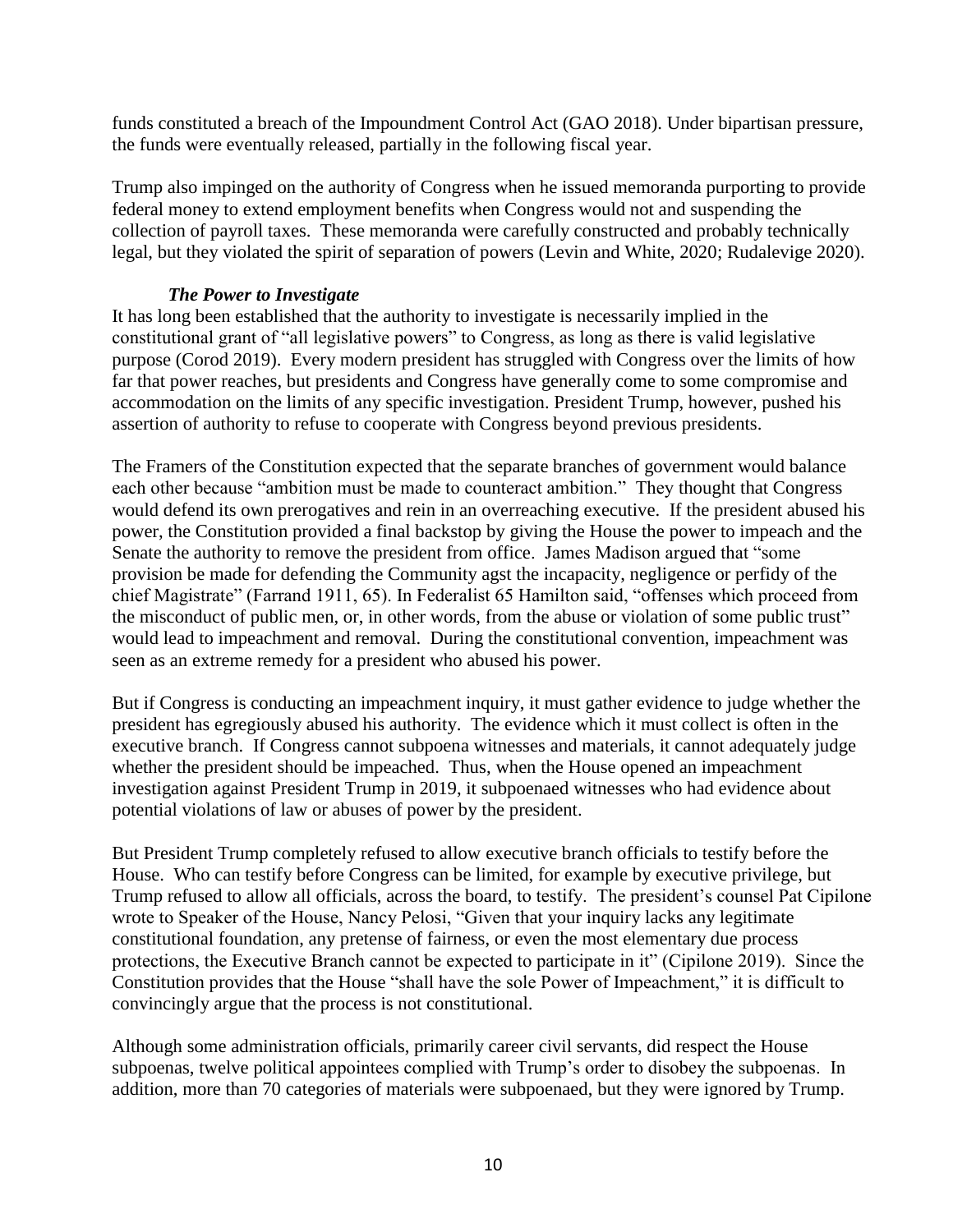This categorical refusal to comply with congressional subpoenas is unprecedented (Bowman 2020). The House responded to Trump's actions by impeaching him for "Abuse of Power" (Article I) by soliciting "the interference of a foreign government, Ukraine, in the 2020 United States Presidential election," and "Obstruction of Congress for his "categorical and indiscriminate defiance of Subpoenas issued by the House" (Article II). The Senate refused to hear witnesses, and voting along party lines (save for one) decided not to remove the president.

What the Framers did not foresee was the development of political parties and the polarization of Congress in the late  $20<sup>th</sup>$  and early  $21<sup>st</sup>$  century. Thus, if one House of Congress is held by the president's party, and the Trump precedent holds, it is unlikely that future presidents could be impeached and removed. If future presidents decide that they can spend money from the treasury that has not been appropriated by Congress, and refuse to spend money on programs they disagree with, they will be able to usurp the most important power of Congress, the power of the purse. And if they decide to refuse to comply with congressional subpoenas, they may be able to thwart the final check on an abusive president, impeachment and removal from office.

# **The Justice System**

The function of law enforcement is inherently an executive branch function, and there are no formal laws that forbid the president from intervening in particular investigatory or prosecutorial cases. But the norm of Justice Department independence from White House political pressure had been strong since the abuses of the Nixon administration in the Watergate break-in, political sabotage, and the "Saturday Night Massacre." In addition to the Nixon abuses, presidents from Roosevelt through Nixon occasionally used the FBI to gather intelligence on their political opponents and saw the Justice Department as protecting them politically.

After the Nixon abuses, an ethos developed in the Justice Department under both Republican and Democratic administrations that presidents can set overall policy direction in DOJ, but intervention in particular cases is inappropriate (Renan 20018, 2206-2218). These expectations were reinforced by Justice Department rules and procedures. Attorneys general issued memoranda that proscribed contacts and communication between the White House and DOJ personnel, except through specific channels (Renan 20018, 2206-2218). Congress reinforced the expectation of political independence of DOJ and the FBI during nomination hearings, establishing the expectation that attorneys general and FBI directors would act independently of White House control. When these norms were violated in the past, there was significant pushback from Congress and the press that reinforced the norms (Renan 2018, 2210).

These norms, expectations, and ethos were violated by President Trump in numerous ways. Even before he took office, President-Elect Trump told FBI director James Comey that he expected "loyalty" from him. Comey promised loyalty to the law, but understood that Trump was demanding personal loyalty (Apuzzo and Schmidt 2017). He also asked then FBI Director James Comey to go easy on Michael Flynn, the national security adviser who had lied to government officials about talking with the Russian ambassador during the transition. Trump also publicly called for the FBI to reopen its closed investigation of Hillary Clinton's emails. Trump thought that the Justice Department should protect his own political interests rather than act independently to enforce justice. He was frustrated that he could not shut down the Mueller investigation. Trump famously declared, "I have absolute right to do what I want to do with the Justice Department" (CBS News 2017).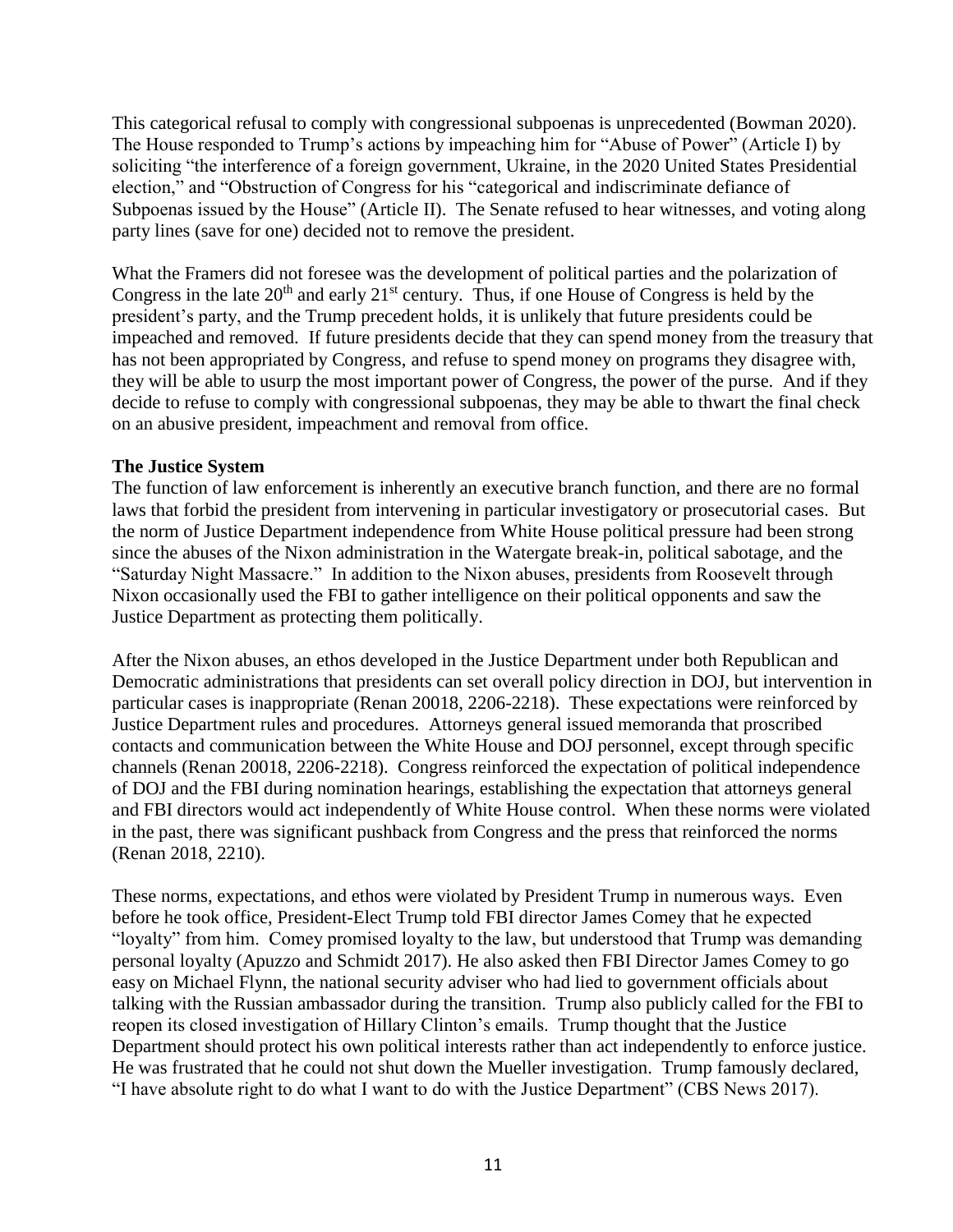When the FBI was conducting an investigation of possible cooperation between the Trump campaign and Russia, Attorney General Jeff Sessions, acting on Justice Department guidelines, recused himself from the investigation because he might have been implicated in a potential crime. As the investigation of possible cooperation continued in the spring of 2017, Trump expressed frustration with Attorney General Sessions for recusing himself and not firing FBI Director Comey. He publicly criticized Sessions and asked several members of his White House staff to get Sessions to resign, though they refused (Mueller Vol. II, 5-6, 78, 86, 117-119 ). Finally, in May 2017 Trump fired Comey, and Acting Attorney General Rod Rosenstein appointed Robert Mueller to conduct the investigation of the Trump campaign.

It was an extraordinarily unusual situation to have a president fire the FBI director, then publicly rebuke and impugn the integrity of his appointed leadership of the Department of Justice, including his Attorney General, his Deputy Attorney General, the Deputy's appointee, Mr. Mueller, as well as the Acting Director of the FBI, Andrew McCabe. After Rex Tillerson had left the administration, he recalled, "So often, the president would say, 'Here's what I want to do and here's how I want to do it,' and I would have to say to him, 'Mr. President, I understand what you want to do, but you can't do it that way.' It violated the law" (Parker and Rucker 2019).

The Justice Department prosecuted Trump's national security adviser, Michael Flynn, for lying to the FBI about his communications with Russian foreign minister Sergey Kislyak during the transition. In December 2019 Flynn pleaded guilty to two counts of lying. As part of a plea deal, DOJ agreed to ask for a minimum sentence and not prosecute Flynn for lobbying for Turkey without registering. After public support from President Trump in June of 2020, before Flynn was to be sentenced, William Barr reversed the DOJ indictment and supported Flynn's lawyers' appeal to drop the charges against Flynn. It was virtually unprecedented for the Justice Department to withdraw an indictment after a person had pleaded guilty (Mazetti, et al. 2020).

# **Pardons**

The Framers of the Constitution put the pardon power into the Constitution to allow the president to exercise mercy, to right an injustice, or to quell an insurrection or rebellion (Hamilton, Federalist 65). There is no doubt that President Trump had the constitutional authority to grant pardons and clemency, but many of the pardons in his first four years in office, were different from the practice of previous presidents.

Although other presidents have granted pardons in questionable cases, the pardons have often come at the end of their terms (e.g. H.W. Bush pardoning Casper Weinberger or Clinton pardoning his half bother and Marc Rich). But President Trump used the pardon power more frequently for more political purposes and to protect himself. He pardoned Arizona Sheriff Joe Arpaio who violated a criminal contempt of a court order to stop racial profiling, in line with Trump's hostility toward immigrants from Mexico (Pfiffner and Florence 2019). He pardoned an Army officer who had been convicted of killing an Iraqi prisoner and did not allow the Navy to punish a SEAL who had violated the Navy rules of conduct.

Several times Trump offered prospective pardons for breaking the law. For instance, he said that he would pardon DHS officials if they broke the law in building his wall with Mexico. In his efforts to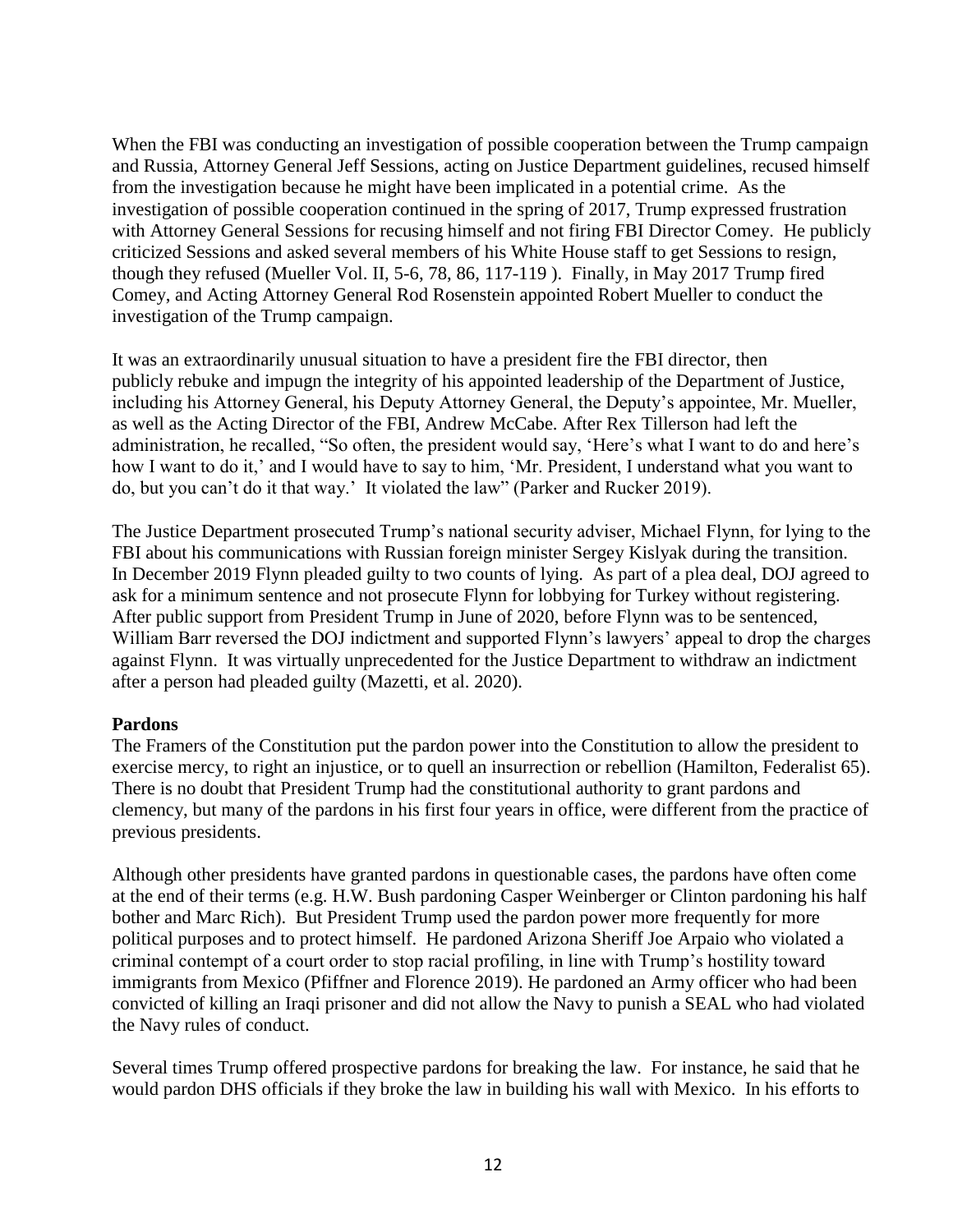slow asylum seekers at the Mexican border Trump told DHS secretary Kirsten Nielsen to stop people at the border. When she told him that it would violate the law, Trump replied "Then we'll pardon them" (Rucker and Leonnig 2020, 397). Trump told subordinates that they should "take the land" at the border in order to complete his wall with Mexico. In a meeting when he was told that some of his orders were illegal, he responded, "Don't worry, I'll pardon you" (Miroff and Dawsey 2019).

Trump tried to protect himself from potentially harmful testimony regarding the Mueller investigation by dangling pardons. As Robert Mueller reported, "Michael Cohen discussed pardons with the President's personal counsel" and Trump "used inducements in the form of positive messages in an effort to get Cohen not to cooperate, and then turned to attacks and intimidation to deter the provision of information or undermine Cohen's credibility once Cohen began cooperating." This was an improper use of the pardon power, as the Mueller report explained, because it "include[s] the offer or promise of a pardon to induce a person to testify falsely or not to testify at all" (Mueller 2019, Vol. II, p. 134).

The president also dangled a pardon to Paul Manafort. As Special Counsel Mueller reported, "The President and his personal counsel made repeated statements suggesting that a pardon was a possibility for Manafort, while also making it clear that the President did not want Manafort to 'flip' and cooperate with the government." (Mueller 2019, Vol. II, p. 131]). Manafort was convicted of financial fraud and lobbying violations in Ukraine and was sentenced to seven and a half years. The pardons dangled to Cohen and Manafort were abuses of the office of the Presidency because they encouraged people to commit a crime (providing false testimony) in the future.

In December 2019, Trump's friend and political operative, Roger Stone, was convicted of seven felonies, including witness tampering, obstruction of justice, and lying to federal officials about his connections with Wikileaks. In accord with Justice Department guidelines, career prosecutors recommended a sentence of 7 to 10 years. Trump publicly criticized the judge who sentenced Stone and signaled that he would likely pardon Stone. "Roger was a victim of a corrupt and illegal Witch Hunt. . ..He can sleep well at night!" "Cannot allow this miscarriage of justice!" (Crouch 2020). Stone admitted the effectiveness of Trump's pardon dangle: "I had 29 or 30 conversations with Trump during the campaign period. . . . He knows I was under enormous pressure to turn on him. It would have eased my situation considerably. But I didn't. They wanted me to play Judas. I refused" (Fineman 2020).

After Trump's tweet, political appointees at DOJ submitted a memo arguing that the recommended sentence be considerably more lenient. Because of the perceived political interference with the normal course of justice, four career prosecutors withdrew from the case in protest. Stone was then sentenced to 40 months in prison (Bandos 2020). The judge in Stone's case, Amy Berman Jackson, said, "He was not prosecuted, as some have complained, for standing up for the President. He was prosecuted for covering up for the President" (Toobin 2020). Shortly before Stone was required to report to prison in July 2020, President Trump commuted his sentence, saying that Stone was convicted on "process based charges" based on the "Russia hoax," which was a "witch hunt" (Baker, et al 2020).

The commutation for Stone was part of a pattern in which President Trump used the pardon power to send political signals and help people with political or personal links to him. Thirty-one of thirty-six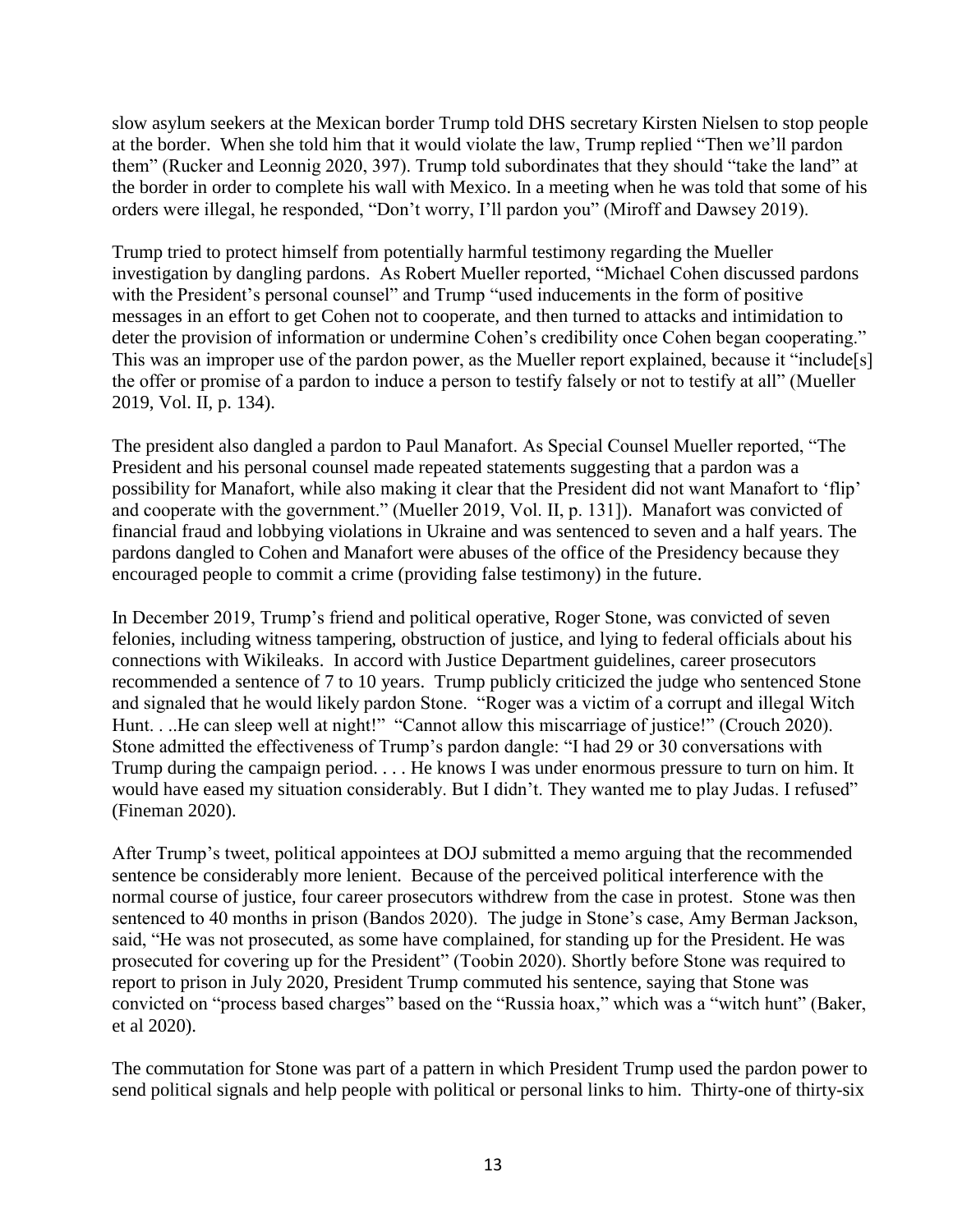of Trump's pardons or commutations were granted to persons who had close personal or political connections to Trump and had not been screened by the Pardon Attorney. Jack Goldsmith, Director of the Office of Legal Counsel in the Bush 43 administration, concluded that "no president in American history comes close to matching Trump's systematically self-serving use of the pardon power" (Goldsmith and Gluck 2020).

After Stone's sentence commutation, Robert Mueller wrote, "When a subject lies to investigators, it strikes at the core of the government's efforts to find the truth and hold wrongdoers accountable." Stone was prosecuted and convicted because he committed federal crimes. He remains a convicted felon, and rightly so" (Mueller 2020). After the commutation, Sen. Mitt Romney (R-Utah) summed up his perspective in a tweet: "Unprecedented, historic corruption: an American president commutes the sentence of a person convicted by a jury of lying to shield that very president" (Blake 2020).

The Framers of the Constitution gave the pardon power to the president despite warnings that it could be abused (Pfiffner 2019b). George Mason objected to giving the executive the power to pardon because he might use the pardon power, "to screen from punishment those whom he had secretly instigated to commit the crime, and thereby prevent a discovery of his own guilt" (Farrand 1966, 639). James Madison addressed Mason's objection to the president's pardon power by arguing that abuse of the pardon power could be remedied by impeachment: "If the president be connected in any suspicious manner with any persons, and there be grounds to believe he will shelter himself; the house of representatives can impeach him. . . . This is a great security" (Madison 1788). But as President Trump's success in avoiding removal from office demonstrates, impeachment is not always an adequate remedy for abuse of power.

Trump is also the only president who publicly proclaimed that he could exercise a self-pardon. In 2018, he tweeted, "As has been stated by numerous legal scholars, I have the absolute right to PARDON myself" (Wagner, John. 2018). A self pardon was never considered in the Constitutional Convention or the Federalist Papers; no president has attempted it; and there are no Supreme Court discussions of the possibility. Very few scholars agree that a self-pardon is consistent with the Constitution. In Federalist 10, James Madison wrote, "No man is allowed to be a judge in his own cause, because his interest would certainly bias his judgment, and, not improbably, corrupt his integrity." A presidential self pardon clearly violates this principle, among others (Pfiffner 2019b).

# **Abusing National Security Institutions**

As president, Trump was constitutionally the commander in chief of US military forces. Yet he often acted as if he could use the military for his personal political interests rather than as a steward for national security. Despite his touting of US military superiority, he claimed to know more about the military than general officers. He denigrated them in person, undermined the chain of command, and attempted to use them for his own political purposes. In addition, he systematically undercut US intelligence agencies.

#### **Trump and the Generals**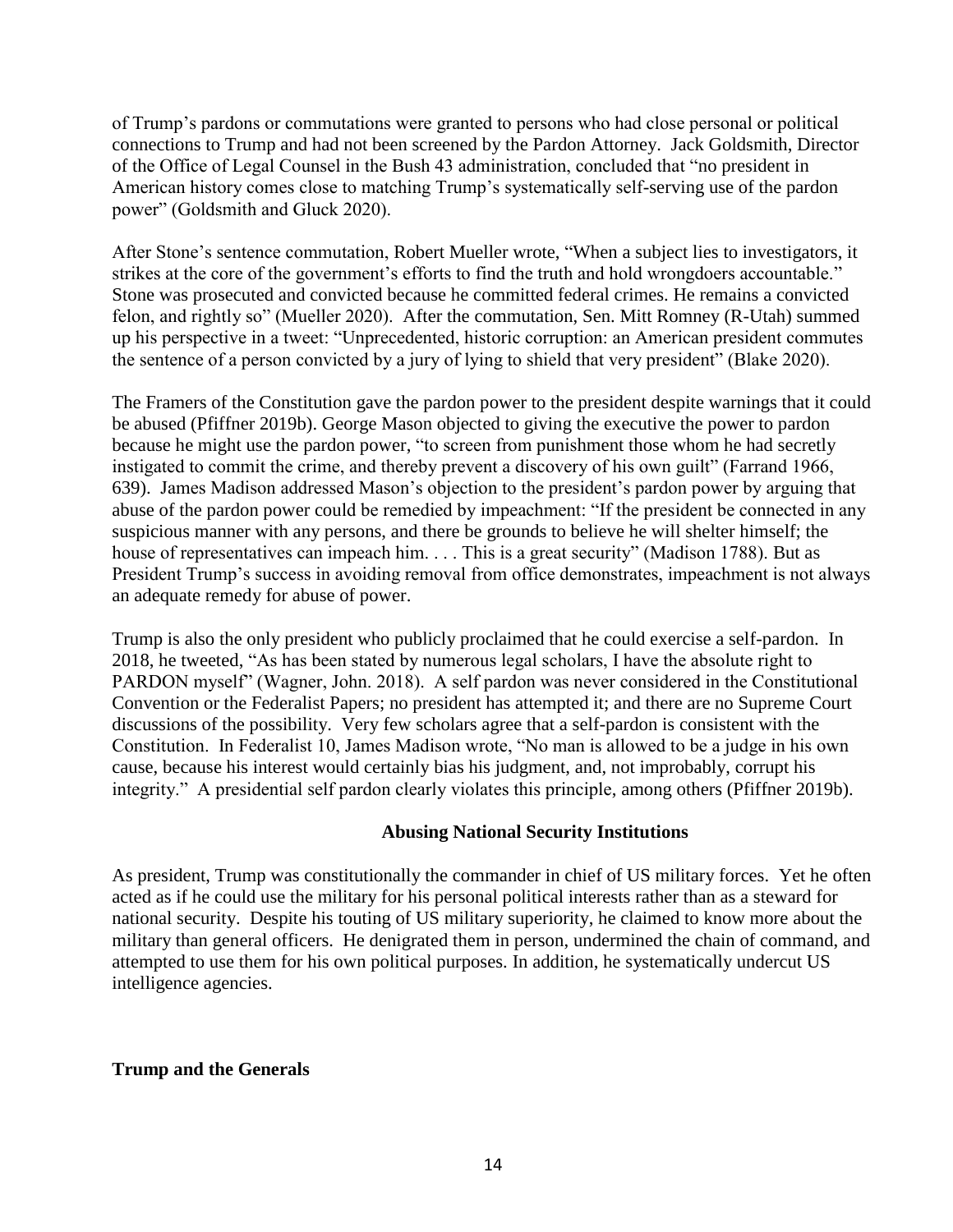One of the most important norms of the status of the military is enshrined in the Constitution, which declares that the president is commander in chief of all military forces. This structural decision of the Framers stemmed in part from the way that British soldiers asserted political control over the American colonies. The Declaration of Independence asserted: "He [King George] has affected to render the Military independent of and superior to the Civil Power."

As commander in chief, it is well established that the president can exercise authority over US forces around the world and at any level. Nevertheless, over American history, norms of the proper relationship between the commander in chief and the military have established the principle that military forces are in the president's control but not at his personal disposal. The military is particularly suspicious of being used for domestic political purposes. Professional military education institutions and the ethos of the armed services emphasize that the military should be apolitical. In a break with tradition, President Trump used some of his speeches to military audiences to encourage them to support his domestic political priorities (Sonne and Rucker 2018; Carter 2018).

For all of his posturing about the military power of the United States, President Trump did not respect the norms of military leadership nor did he respect the norms of the chain of command. President Trump undermined the independent professionalism of the US military in a number of ways. In his campaign for the presidency, Trump denigrated the military. He declared that "our military is a disaster" and in "shambles." He said that Vietnam war hero John McCain who was held a prisoner of war in Hanoi for more than five years was overrated. "I like people who weren't captured" (Milbank 2016). His relationship with the military may have been colored by his exemption from military service during the Vietnam War because of bone spurs. He told Howard Stern in February 2016 that His "personal Vietnam" was avoiding getting a sexually transmitted disease (Eder and Philipps 2016; Milbank 2016).

But once in office, Trump reveled in the strength of the military, speaking of "my generals" and bragging about the destructive power of his "nuclear button." He declared, "There's nobody bigger or better at the military than I am. . . . I know more about offense and defense than they will ever understand, believe me" (Bacevich 2017). For July 4<sup>th</sup> celebrations in 2019, despite the reluctance of military leaders to use the holiday for political purposes, Trump insisted that the annual parade demonstrate a show of military force (Shear et al. 2019). The generals that Trump initially appointed, Mattis, Kelley, and McMaster, along with Tillerson were considered "the adults in the room." But after two years, all of them had left the administration (Mann 2017). In addition to his unwarranted braggadocio, Trump violated important norms that have evoked resistance from his secretaries of defense and condemnation from former military leaders.

Trump demonstrated his attitude toward his secretaries of state and defense as well as the most senior leadership of the U.S. military in his meeting with them in July 2017. The meeting took place in "the Tank," the most secure room in the Pentagon reserved for military decisions of the highest order. After Tillerson and Mattis briefed Trump on the status of U.S. forces around the world, Trump complained that our allies had not been paying the United States for our soldiers stationed overseas. He lashed out at the top civilian and military leaders: "You're all losers. . . . You don't know how to win anymore. . . . I wouldn't go to war with you people. . . . You're a bunch of dopes and babies." No commander in chief had ever spoken to his top national security appointees in that manner (Leonnig and Rucker 2020).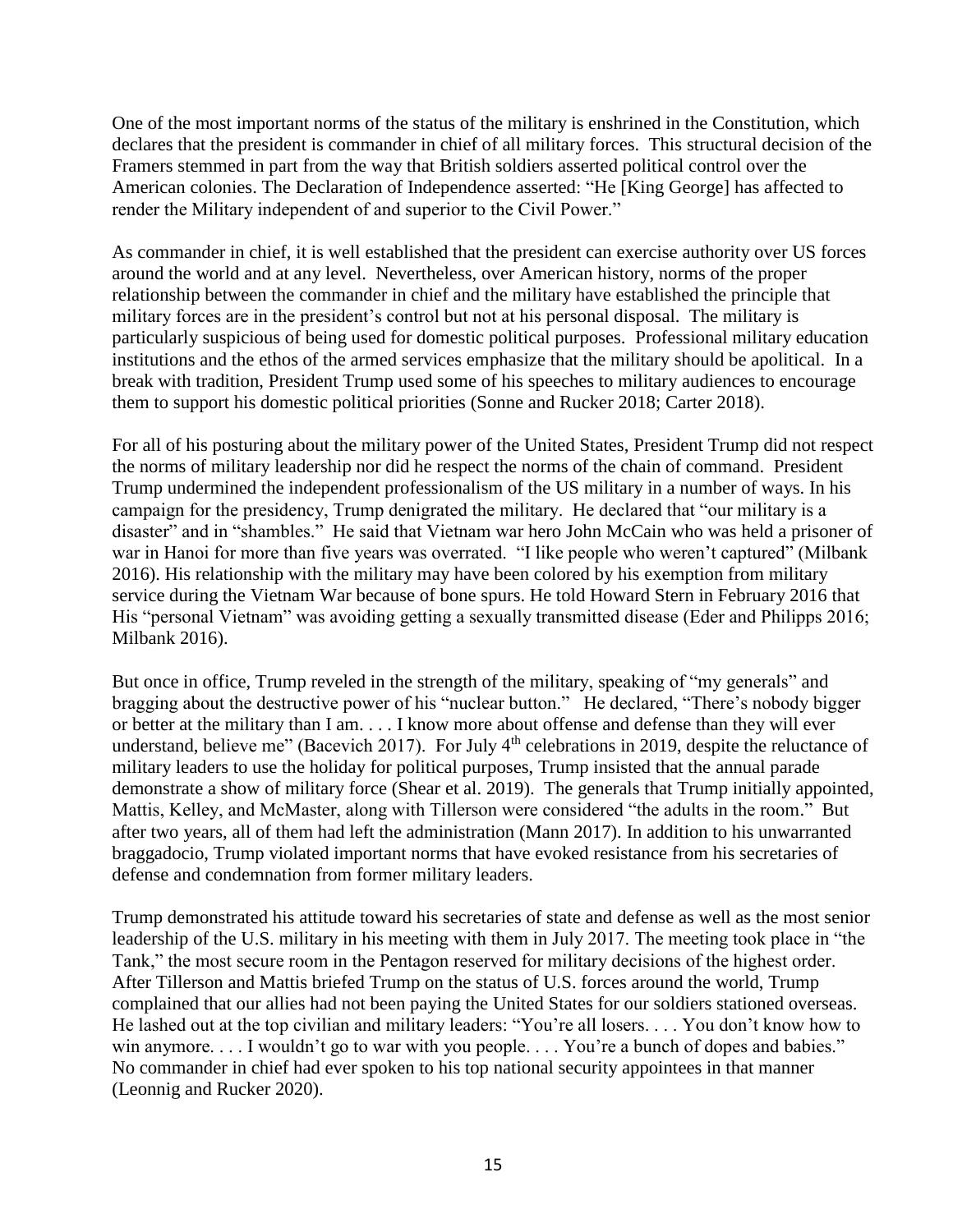Later, Trump was quoted as as calling soldiers who had died in their service "suckers" and "losers," and saying, "my fucking generals are a bunch of pussies" (Goldberg 2020; Woodward 2020; Haberman 2020c). Reacting to the press coverage of the Woodward book, Trump attacked the integrity and judgment of his top military leaders, "the top people in the Pentagon. . . . fight wars so all of those wonderful companies that make the bombs and make the planes and make everything else stay happy" (Woodward 2020; Sanger, et al. 2020).

#### *Using Military Forces in Domestic Politics*

There is a strong norm that the US military should not be used within the United States except in exceptional circumstances. Although the president can use regular military troops domestically in the United States, several laws, including the Insurrection Act of 1807 and the Posse Comitatus Act limit the circumstances in which he can do so. Trump has undermined this norm a number of times. He sent military troops to the US border with Mexico, though they did not engage directly in border enforcement.

Most striking, however, was Trump's decision to have Lafayette Square, in front of the White House, cleared of demonstrators who were protesting the killing of African American George Floyd by a white policeman who knelt on his neck for more than eight minutes. Trump ordered 1,600 troops from the 82nd Airborne flown to the Washington area, though they were not deployed in the city of Washington. National Guard troops used flash bang grenades, pepper spray, and rubber bullets to clear the space so that Trump could walk across the square and pose with a Bible in front of St. John's Episcopal Church, which has often been visited by Presidents. Trump also threatened to confront protestors with "thousands and thousands of heavily armed soldiers, military personnel, and law enforcement officers" (Starr 2020). Trump was accompanied on his walk to the church by Chairman of the Joint Chiefs, General Mark A. Milley in his combat military uniform and secretary of Defense Mark Esper. Milly later apologized for his participation, saying, "I should not have been there." Defense Secretary Mark Esper also said he was against using military troops in domestic situations, except in the "most urgent and dire of situations" (Cooper 2020a).

This episode and others have led former national security officials to break the longstanding norm of not publicly criticizing the commander in chief. Immediately after leaving his office as secretary of defense, James Mattis refused to criticize president Trump despite his evident disapproval of his behavior as president. Mattis articulated the reasons for his reticence: "If you leave an administration, you owe some silence. . . . I may not like a commander in chief one fricking bit, but our system puts the commander in chief there" (Goldberg 2019).

Given Mattis' strong feelings about the norm of not criticizing a president in office, it took a lot to move him to go public with his criticism of Trump. After the killing of George Floyd and the driving of protestors from Lafayette Square, Mattis issued a statement condemning the president's actions. "Donald Trump is the first president in my lifetime who does not try to unite the American people – does not even pretend to try." "We are witnessing the consequences of three years without mature leadership." "We know that we are better than the abuse of executive authority that we witnessed in Lafayette Square" (Schmitt and Cooper 2020).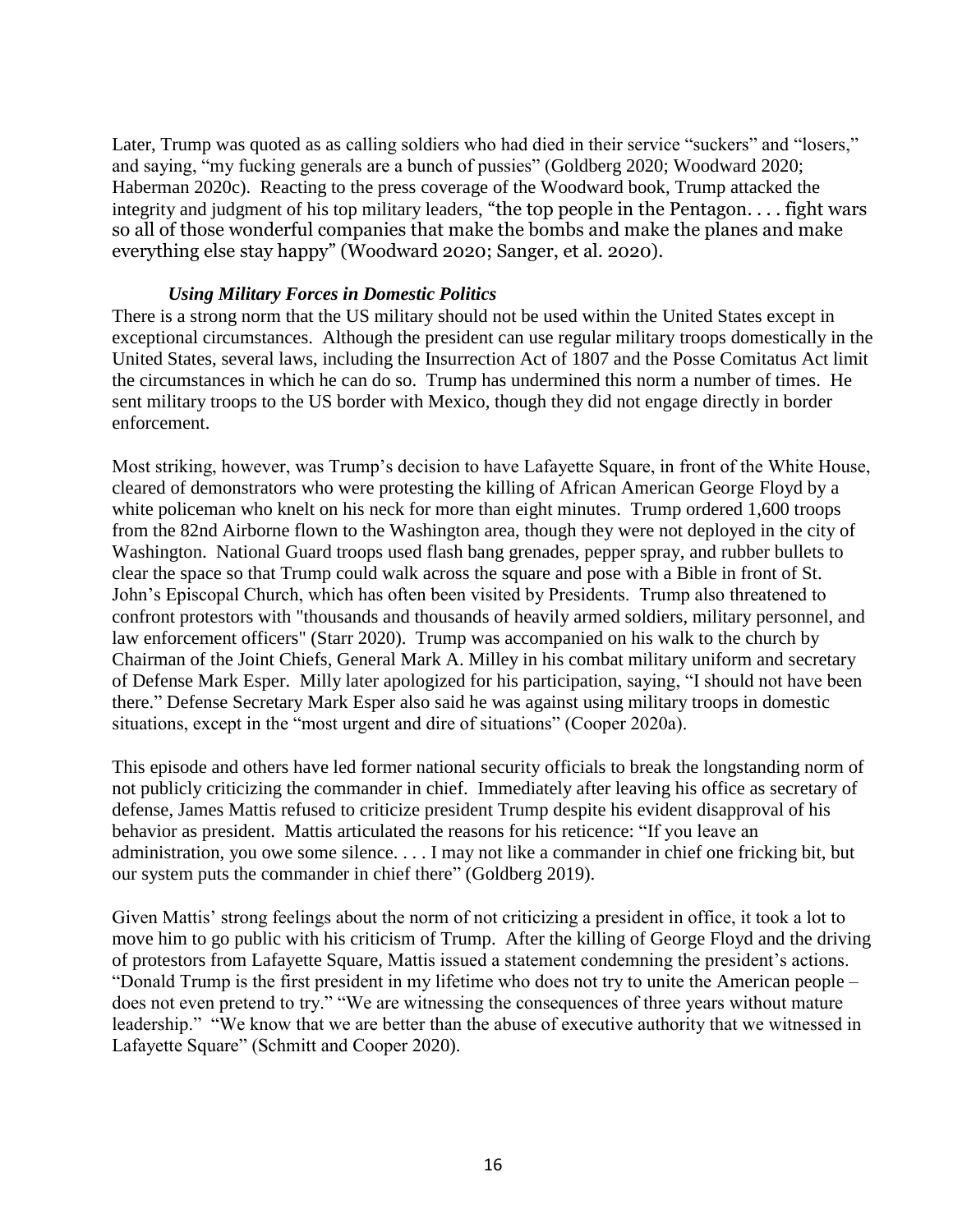After the killing of George Floyd, proposals were made to rename military bases that were named after Confederate Generals. Former Secretary of Defense, Robert Gates, agreed, saying that the bases named after Confederates represented "The dark side of our history. . . . The events since the killing of George Floyd present us with an opportunity where we can move forward to change those bases" (Baker 2020a). Top military leaders in the Pentagon were favorable to the proposals, but President Trump decided against it (Petraeus 2020). Carefully evading Trump's wishes, Defense Secretary Mark Esper issued guidelines specifying the types of flags that could be displayed in military installations, which would exclude the Confederate flag (Cooper 2020b). That such an entrenched norm was broken by former military leaders demonstrates how dangerous they thought that Trump was for the United States (Hanson 2020).

In addition to subtle resistance from those still in office, former military leaders criticized Trump's actions. A letter signed by 89 retired defense officials called on the president to stop "tarnishing the military" by using military force against domestic demonstrations. Signers included former Secretaries of Defense, Leon Panetta, Chuck Hagel, Ashton Carter, and William Cohen. "He [Trump] has gone so far as to make a shocking promise: to send active-duty members of the U.S. military to "dominate" protesters in cities throughout the country. . . . putting our servicemen and women in the middle of politically charged domestic unrest risks undermining the apolitical nature of the military that is so essential to our democracy. The members of our military. . . . must never be used to violate the rights of those they are sworn to protect" (Letter from 89 former Defense Officials 2020).

# *Disrespect for the Chain of Command*

Trump disrupted the chain of command when he blocked the promotion of Lt. Col. Alexander S. Vindman, who had been wounded in Iraq, and who testified in impeachment hearings. As a Ukraine expert on the NSC staff, Vindman had prepared the talking points for Trump. But after he witnessed Trump pressuring Ukraine president Zelensky to help him by investigating his campaign rival, Joe Biden, Vindman reported it to the NSC counsel. As soon as the Senate refused to remove Trump from office, Trump had Vindman and his brother removed from the NSC staff. White House staffers told Pentagon officers to find negative material in Vindman's background to justify blocking his promotion, but none was found (Wright 2020; Schmitt and Cooper 2020b). When it was clear that Trump would not approve his promotion to Colonel, Vindman resigned from the Army. Several political appointees in the Office of Secretary of Defense resigned when Trump blocked their promotions because of their role in certifying that the aid to Ukraine was in the interest of national security (Cooper and Schmitt 2020).

The US military prides itself on its professionalism. It respects the laws of war and has established procedures for disciplining those who violate laws and regulations. In keeping with the norm of respecting the chain of command, presidents seldom intervene at lower levels of decision making, especially in cases of discipline. According to the Uniform Code of Military Justice, the military is sensitive to "command influence" that can affect the judgments of disciplinary actions and courts martial (10 U.S. Code, Sec. 837, Article 37. Command influence).

President Trump showed his contempt for the regular process of military justice by pardoning two officers who were accused of war crimes in Afghanistan. Another intervention led to the removal of the secretary of the Navy, Richard Spencer. SEAL team chief petty officer, Eddie Gallagher, was accused but not convicted of murdering a terrorist suspect in Afghanistan who was in US custody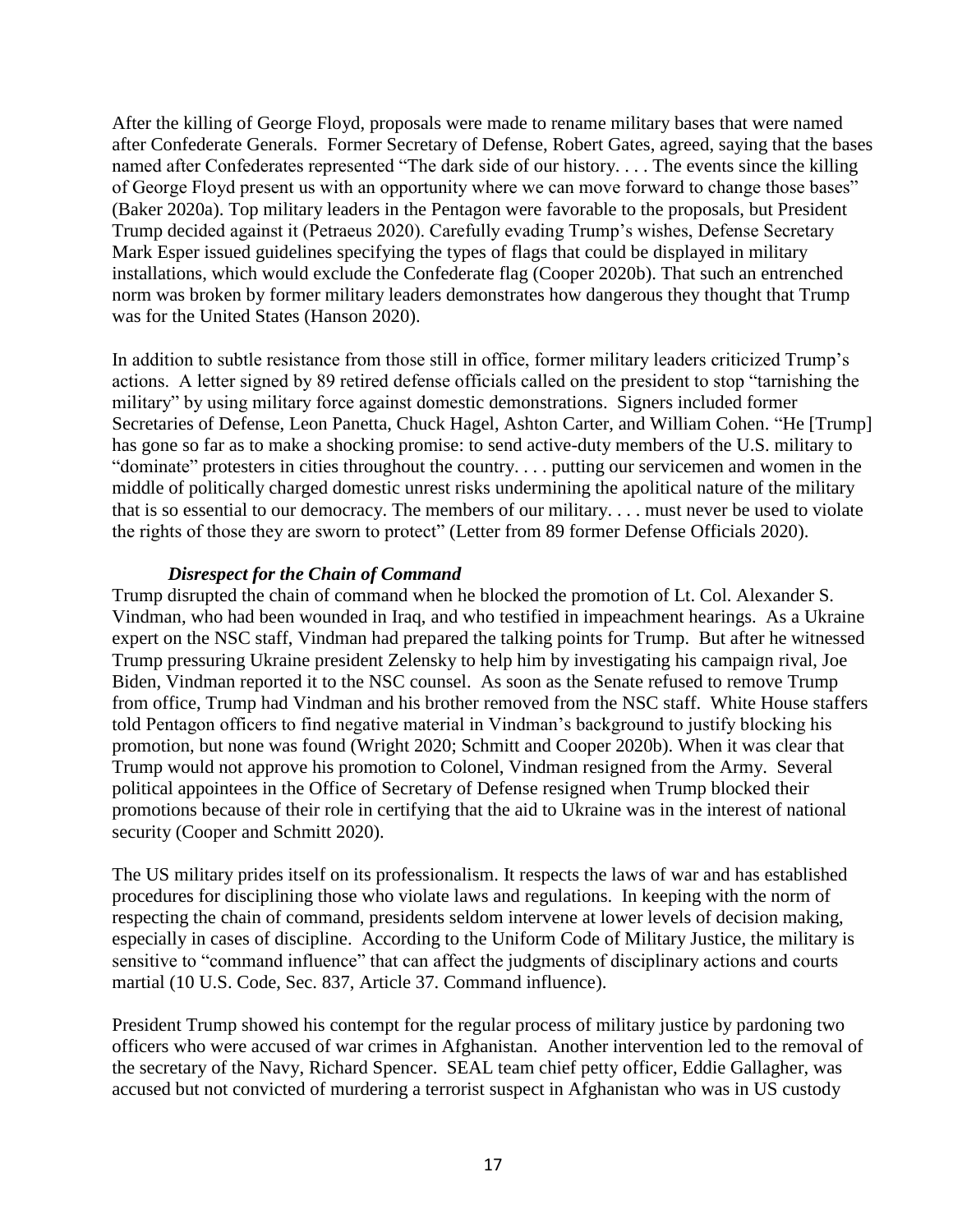(Philipps 2019). The jury of experienced SEAL members, his peers, convicted him of bringing discredit on the SEALs for posing for a photograph with the dead teenager's body. The Navy decided that Gallagher would be demoted and stripped of his Trident (SEAL) pin.

President Trump heard of the decisions on the news, and against the advice of his military leaders, intervened in the case and pardoned Gallagher, despite the recommendation of the secretary of the Navy, Richard Spencer, whom Trump fired. Spencer's letter acknowledging his dismissal, stated the intervention of the president in the normal process of the Uniform Code of Military Justice undermined "good order and discipline" in the Navy. "I no longer share the same understanding with the Commander in Chief who appointed me. . . . I cannot in good conscience obey an order that I believe violates the sacred oath I took" (Spencer 2019; Philipps, et al. 2019; Haberman 2019).

In an unprecedented demonstration of lack of confidence in the commander in chief, 70 former Republican national security officials issued a public statement, declaring that President Trump "lacks the character and competence to lead this nation and has engaged in corrupt behavior that renders him unfit to serve as President" (Statement 2020).

#### **Trump's Distrust of the Intelligence Community**

The relationship between intelligence officials and presidents is often an uneasy one; presidents want support for their policies, and intelligence officials have a strong ethos to "speak truth to power," even if their reports do not support the president's desired policy direction (Jervis 2010). Presidents Johnson (Vietnam), Nixon (Watergate), and George W. Bush (Iraq war) were suspicious of the CIA and often did not trust its analyses (Andrew 1995; Pfiffner 2004; Whipple 2020b). But President Trump publicly attacked the intelligence community with unprecedented hostility (Geltzer and Goodman 2019).

Tension between Trump and intelligence agencies was evident early in transition preparation when he was openly skeptical of national security briefings, limiting them to once a week rather than daily. He said, "I get it when I need it" (Gonyea 2016). In his speech at CIA headquarters the day after his inauguration, Trump diverged from other presidents when he turned to partisan politics, "probably almost everybody in this room voted for me, but I will not ask you to raise your hands if you did" (Rohde 2020b, 173). No other president has inserted partisan politics into speeches at CIA headquarters. Trump also thought that the intelligence community was responsible for the leak of the embarrassing "Steele Dossier" to *Buzzfeed* (which it was not), which published it during the transition. He said "that's something that Nazi Germany would have done" (Rohde 2020b, 169-170, 173). Trump's denigration of the intelligence community was unprecedented (Rohde 2020a).

Trump saw the intelligence community as part of the "deep state" out to undermine his administration (Barnes and Goldman 2020). He rejected the fact of Russian interference in the 2016 election as a "hoax," despite the consensus among the CIA, NSA, FBI, and the DNI who had "high confidence" in their conclusions. Intelligence briefers were careful about raising the Russia issue in front of Trump for fear of irritating him (Draper 2020). Trump's Director of National Intelligence, Dan Coats, said, "We have been clear in our assessments of Russian meddling in the 2016 election and their ongoing, pervasive efforts to undermine our democracy, and we will continue to provide unvarnished and objective intelligence in support of our national security" (Diamond 2018).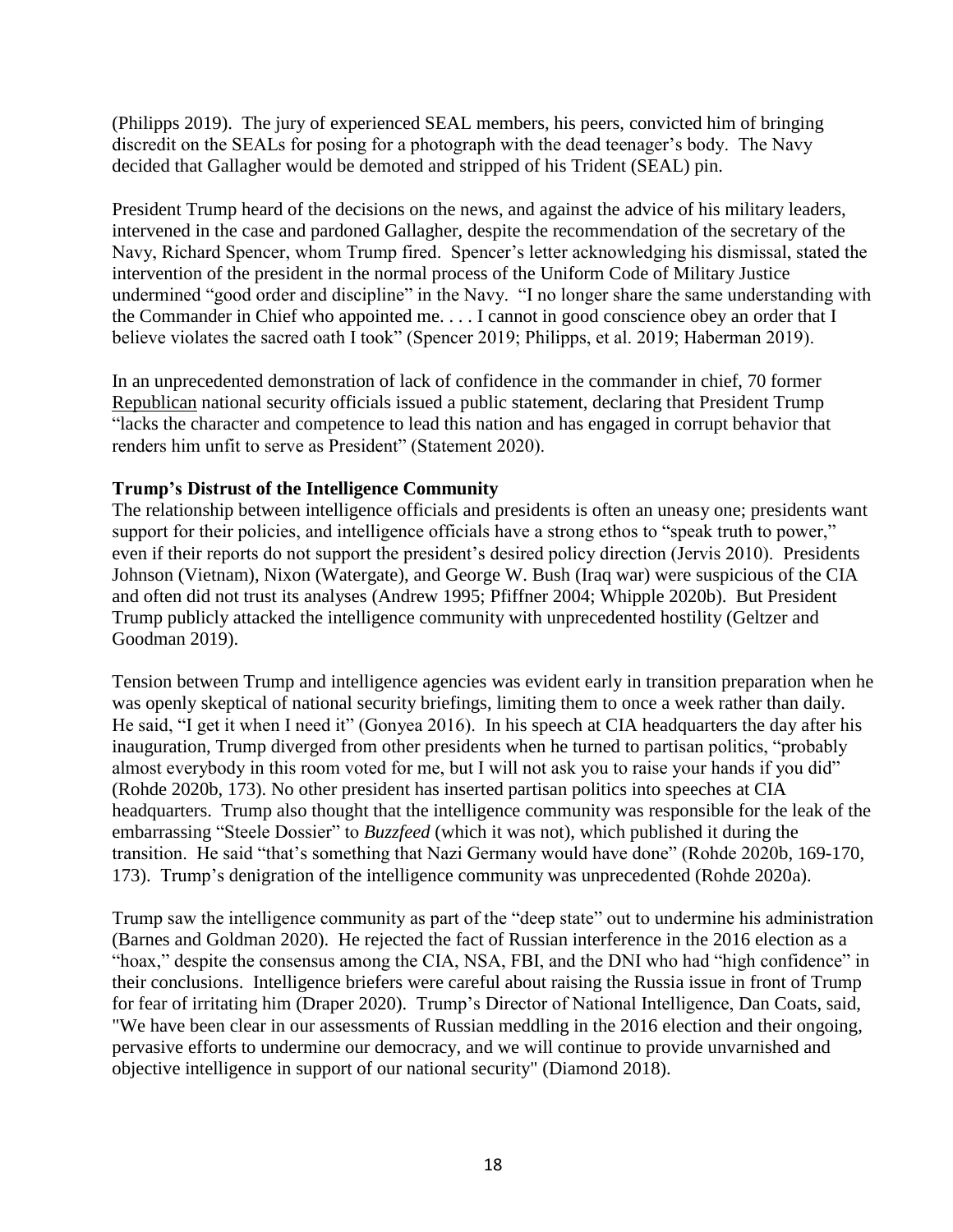In the spring of 2017 President Trump was becoming increasingly frustrated with the intelligence community's conclusion that Russia had attempted to influence the 2016 elections. He asked Director of National Intelligence Dan Coats and National Security Agency Director Mike Rogers to help him politically by stating publicly that there was not any collusion between the Trump campaign and Russia (Rohde 2020a). He also asked FBI director Comey to deny publicly that Trump was personally under investigation for possible collusion. All three declined to do what the president asked. Comey and Rogers also contradicted Trump's assertion in March 2017 that the White House had tapped phones in Trump Tower during the campaign (Thrush and Haberman 2017).

Trump's ignorance of history and geography and his "willful ignorance" when intelligence findings contradicted his personal view of the world alarmed his intelligence briefers. There was a danger that intelligence officials might censor themselves from presenting information that might upset Trump (Walcott 2019). When confronted with information that did not fit his world view, the president often discounted the underlying information rather than disagreeing with conclusions. "My gut tells me more sometimes than anybody else's brain can ever tell me" (Miller 2019b).

In contrast to previous presidents who regularly paid close attention to oral and written briefings, Trump often turned briefing sessions into monologues about conspiracy theories (Barnes and Goldman 2020; Whipple 2020a). His intelligence briefers were frustrated that Trump rarely, if ever, read the president's daily brief (PDB), and they tried to catch his attention with simplified bullet points and visual images. In his fourth year in office, Trump usually took intelligence briefings only two days a week, and often talked more than the briefers about various subjects irrelevant to the intelligence topics (Bolton 2020, 224; Miller 2019b; Draper 2020).

President Trump's trust in Russian President, Vladimir Putin, seemed to be greater than his trust in his own intelligence agencies. In July 2017, when intelligence reports indicated that North Korea had test fired an intercontinental ballistic missile, Trump dismissed the report as a "hoax," because Vladimir Putin had told him that the report was not true (Miller 2019a). In July 2018 Trump met for two hours personally with Putin in Helsinki with no one present but their interpreters. After the meeting he said that Putin had denied that Russia interfered with the 2016 elections. "I will tell you that President Putin was extremely strong and powerful in his denial today. . . . My people came to me, Dan Coats came to me and some others saying they think it's Russia. I have President Putin, he just said it's not Russia. I will say this, I don't see any reason why it would be" (Diamond 2018; Morin 2018; Draper 2020).

In January 2019 in congressional testimony, Director of National Intelligence Dan Coats and CIA Director Gina Haspel, both Trump appointees, testified before Congress in their annual Worldwide Threat Assessment. In their testimony they noted that North Korea was not likely to give up its nuclear arsenal and that Iran was not violating the nuclear agreement it made in 2016. Trump was upset with their testimony and tweeted, "Perhaps Intelligence should go back to school. . . . The intelligence people seem to be extremely passive and naïve when it comes to the dangers of Iran. They are wrong!" (Landler, Mark 2019). As a result, officials in the ODNI told members of Congress that they would rather not present the annual briefing publicly to Congress for fear that it would provoke the president (Bertrand and Lippman, 2020).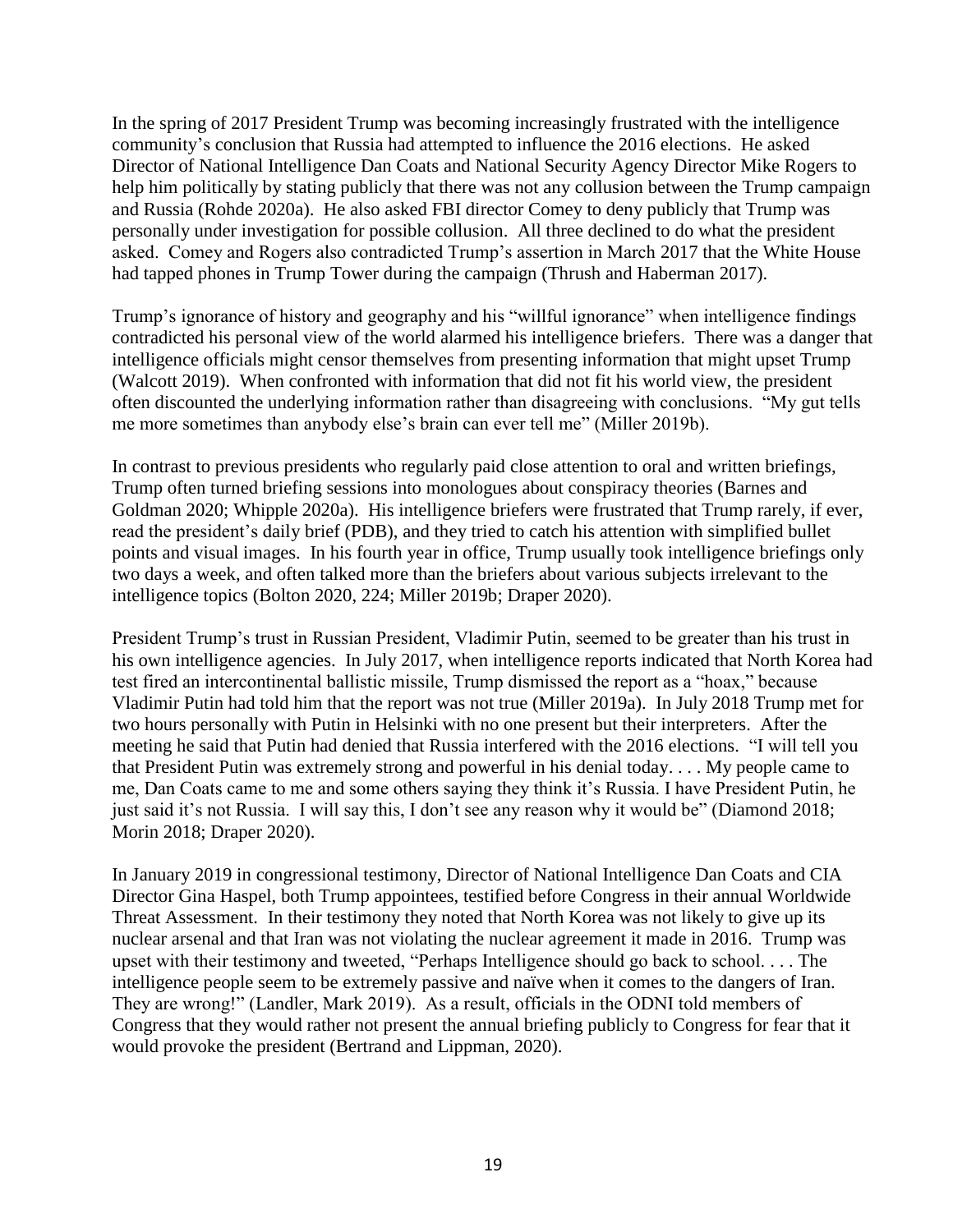Asserting that "the intelligence agencies have run amok," Trump replaced DNI Coats with his political ambassador to Germany as acting director, and then appointed his political ally, Texas Rep. John Ratcliffe, who had very little background in intelligence (Draper 2020). Trump fired ODNI inspector general Michael Atkinson for complying with the law and forwarding to Congress the report that national security officials were concerned that Trump broke the law in delaying aid to Ukraine in 2019, which led to Trump's impeachment (Savage 2020; Morell 2020). He later fired acting DNI Joseph Maguire for allowing a staffer to testify before Congress about planned Russian interference in the 2020 election (Walcott 2020).

Trump's hostility toward the intelligence community provoked some former officials to speak out publicly in criticizing Trump. This risked the danger of seeming to politicize even more the intelligence process in the United States. Two former intelligence officials who served in Republican administrations went public with their concerns. Former deputy director of the CIA John McLaughlin wrote that former officials were reacting to the "extraordinarily unprecedented context" of the Trump presidency. He noted that the United States was exhibiting "classic warning signs" of fragile democracies that the CIA had analyzed around the world, such as "attacks on institutions, neutralization of opponents, cowed legislatures, publics numbed by repeated falsehoods" (McLaughlin 2018). His concerns were echoed by former director of NSA and CIA, Michael Hayden, who said that Trump does not have the "emotional, intellectual or ethical tools to carry out the responsibilities of his office." Hayden justified his breaking of the taboo against speaking out against a sitting president by saying "This indeed may be one of those in-emergency-break-glass' moments. . . . If the king is mad, we have a right to know" (Hayden 2018).

#### **Conclusion**

Much of the importance of Trump's rejection of the established norms of the presidency depends on whether future presidents imitate his actions or return to normal presidential behavior. It is possible that, in part because of political polarization, civility will continue to deteriorate. When asked during the 2016 campaign why he continued to exploit dissension, Trump answered, "I guess because of the fact that I immediately went to No. 1 and I said, 'Why don't I just keep the same thing going'" (Dowd 2020). Since Trump continued to profit from his own business in office with no negative consequences, it is possible that other presidents will refuse to divest themselves of their own private sources of income. The United States has been fortunate to have had relatively apolitical and professional military and intelligence institutions, and the resistance of some national security officials has been important in curbing some of President Trump's excesses. Nevertheless, these political interventions, however justified, set unfortunate precedents for the possible increasing politicization of national security professionals. The broader impact of President Trump's behavior will depend crucially on the character of future presidents. Equally important will be whether Congress begins to reassert its own constitutional prerogatives or whether congressional partisans will ignore executive aggrandizement by presidents of their own party.

For comments on an earlier version of this article, the author would like to thank Jeffrey Crouch, Chris Edelson, George Edwards, David Hart, Greg Koblentz, Todd LaPorte, David Lewis, Anne Joseph O'Connell, Jim Olds, Andrew Rudalevige, and Michael Tuszka.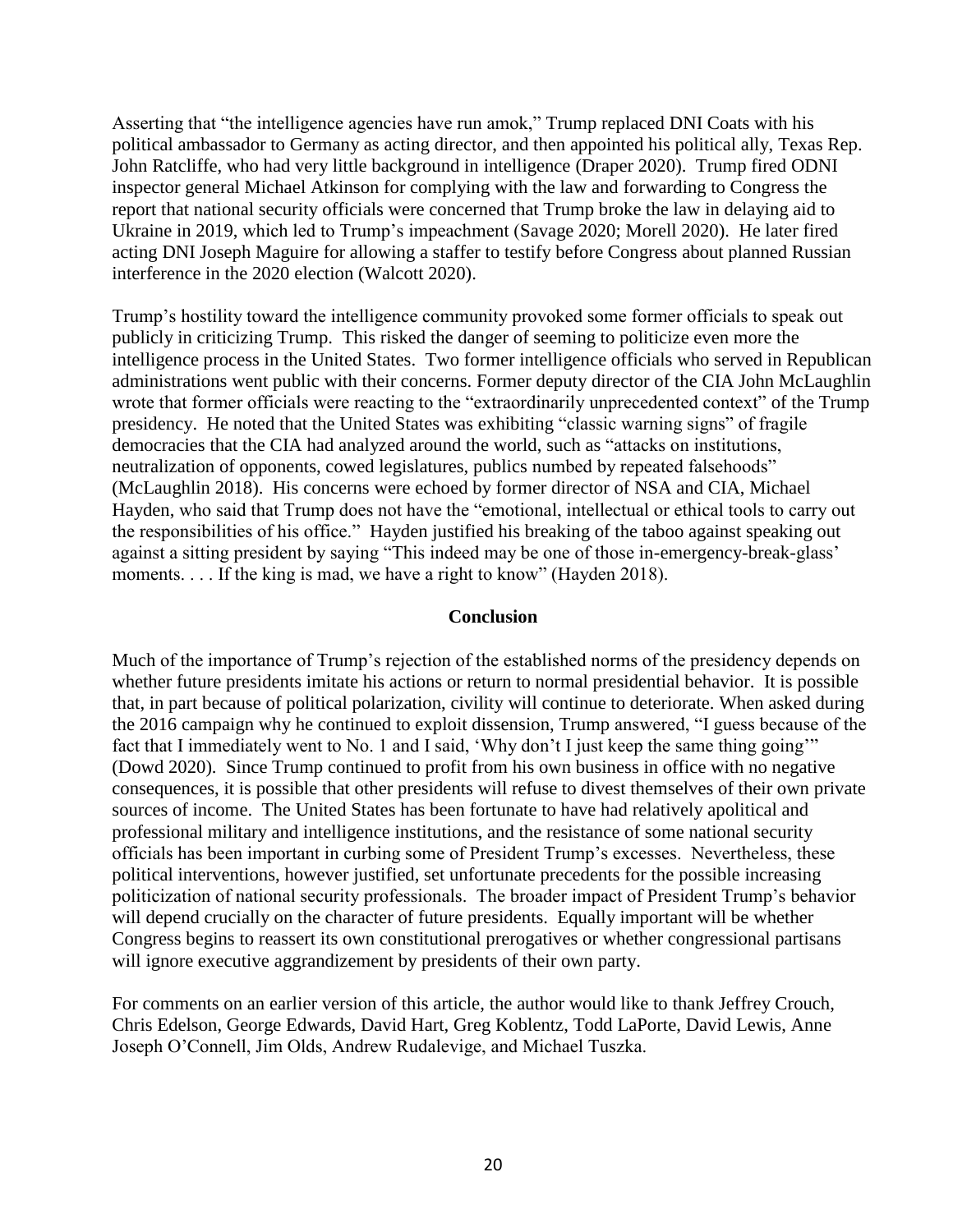#### **REFERENCE**S

Anbinder, Tyler. 2019. "Trump has spread more hatred of immigrants than any American in history." *Washington Post* (November 19).

Andrew, Christopher. 1995. "American presidents and their intelligence communities." *Intelligence and National Security* (Vol. 10, No. 4, pp. 95-112.

Apuzzo, Matt and Michael Schmidt. 2017. "Comey Says Trump Pressured Him to 'Lift the Cloud' of Inquiry. New York Times (June 7).

Arendt, Hannah. 1958. *The Origins of Totalitarianism*. Cleveland, OH: Meridian Books.

Associate Press. 2020. "'LIBERATE!': Trump Pushes States to Lift Virus Restrictions." (April 17).

Bacevich, Andrew J. 2017. "Leave It to the Generals: A nonstrategy for Afghanistan." *New Republic* (November 8).

Baker, Peter. 2019). "Once Upon a Time, Seeking Foreign Help Was Out of the Question." *New York Times* (October 7).]

Baker, Peter. 2020a. "Robert Gates Calls to Replace Base Names From 'Dark Side of Our History'" *New York Times* (June 14).

Baker, Peter. 2020. "Five Takeaways From John Bolton's Memoir." *New York Times* (June 18).

Baker, Peter and Eileen Sullivan. 2019. "Trump Publicly Urges China to Investigate the Bidens." *New York Times* (October 3).

Baker, Peter. et al. 2020. "Trump Commutes Sentence of Roger Stone in Case He long Denounced. New York Times (July 10).

Balz, Dan. 2020. "Trump turned July Fourth into a partisan event. The damage could be longlasting." *Washington Post* (July 5).

Bandos, Nicholas, et a. 2020. "Justice Dept. Officials Deliver Stinging Testimony Claiming Politicization Under Barr." *New York Times* (June 24).

Barnes, Julian and Adam Goldman. 2020. "For Spy Agencies, Briefing Trump Is a Test of Holding His Attention." *New York Times* (May 21).

Barrett, Ted. 2016. "Trump defended articles of the Constitution that don't exist." *CNN Politics* (July 8).

Bella, Timothy. 2020. "'Cannot allow this miscarriage of justice!': Trump blasts sentencing recommendation for Roger Stone." *Washington Post* (February 11).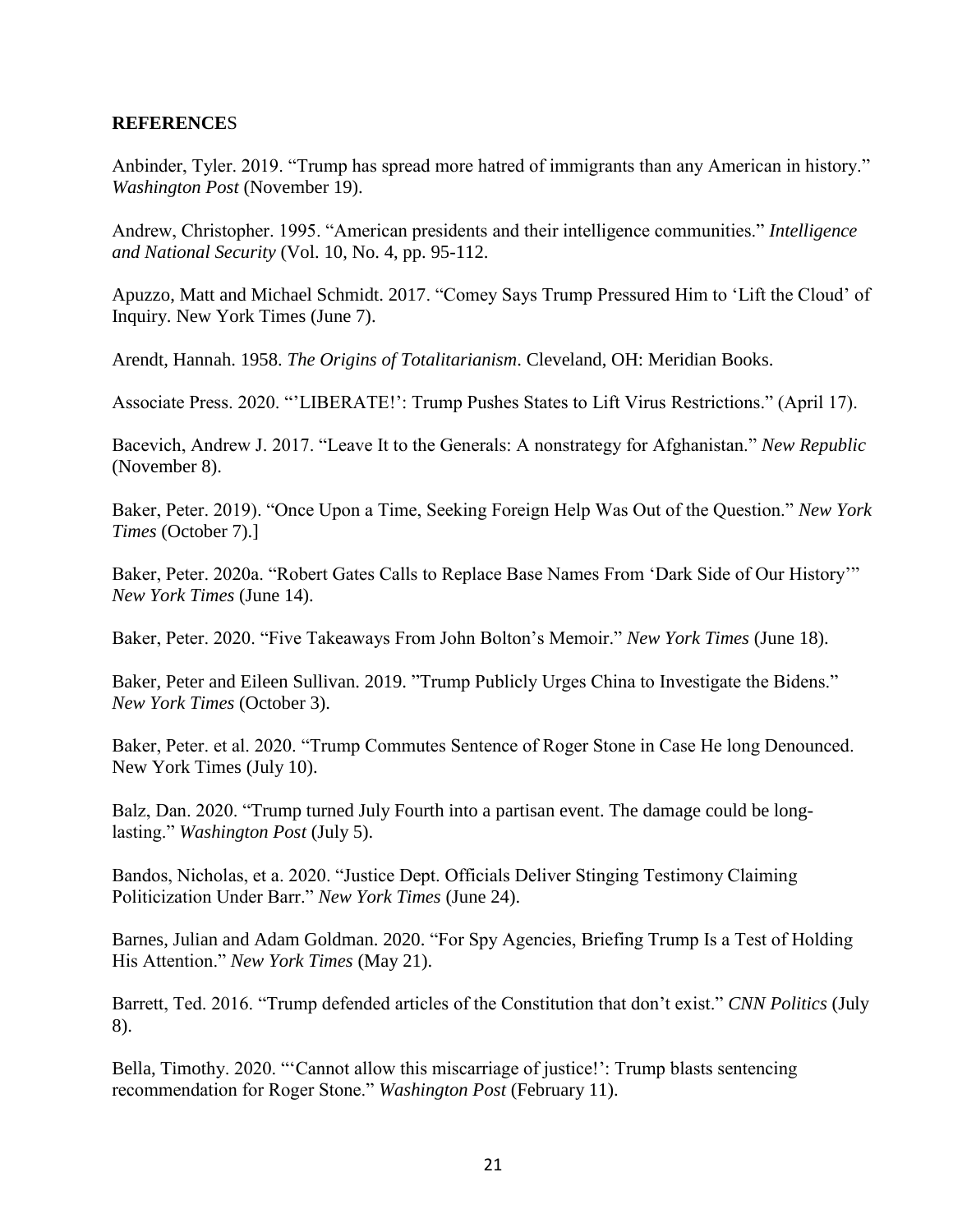Bertrand, Natasha and Daniel Lippman. 2020. "Trump tightens his grip on intelligence." *Politico* (February 26).

Benner, Katie and Sharon LaFraniere. 2020. For Barr, Standoff With Prosecutor Adds to String of Miscues." *New York Times* (June 21).

Berman, Russell. 2019. "'Uh-Oh, We Shouldn't Have This.'" *The Atlantic*. (June 14).

Bertran, Natasha. 2020. "Trumps intel power play spooks the spooks." *Politico*. (March 8).

Blake, Aaron. 2020. "Why Trump's pardon history is so unprecedented." *Washington Post* (July 11).

Bolton, John. 2020. *The Room Where It Happened*. NY: Simon and Schuster.

Bowman, Frank O. 2020. "Trump's Defense Against Subpoenas Makes No Legal Sense." *The Atlantic* (January 28).

Broad, William J. and Dan Levin. 2020. "Trump Muses About Light as Remedy, but Also Disinfectant, Which is Dangerous." *New York Times* (April 24).

Burke, Edmund. 1795. "Letter I: On the overtures of Peace." *Select Works of Edmund Burke.* Vol. 3. Online Library of Liberty. https://oll.libertyfund.org/titles/burke-select-works-of-edmund-burke-vol-3

Burns, Alexander. 2020. "Trump Attacks an Election He Is at Risk of Losing." *New York Times* (July 30).

Carter, Phillip. 2018. "The Military Is Not a Political Prop." *New York Times* (February 8).

CBS News. 2017. "Trump: I can do whatever I want with the Justice Department." (December 29).

Center for Responsive Politics. 2020. "All the President's Profiting." https://www.opensecrets.org/trump/trump-properties?cycle=2020

Chalfant, Morgan. 2020. "Trump: 'The only way we're going to lost this election is if the election is rigged.'" *The Hill* (August 17).

Chafetz, Josh and David E. Pozen. 2018. "How Constitutional Norms Break down." *UCLA Law Review* Vol. 65, pp1430-1459.

Cipilone, Pat A. 2019. Letter to Nancy Pelosi. The White House. October 8.

CNN. 2018. "President Trump mocks being presidential." (March 10).

Cochrane, Emily and Jim Tankersley. 2020. "Trump Threatens to Bypass Congress as Stimulus Talks Fail Again." *New York Times* (August 7).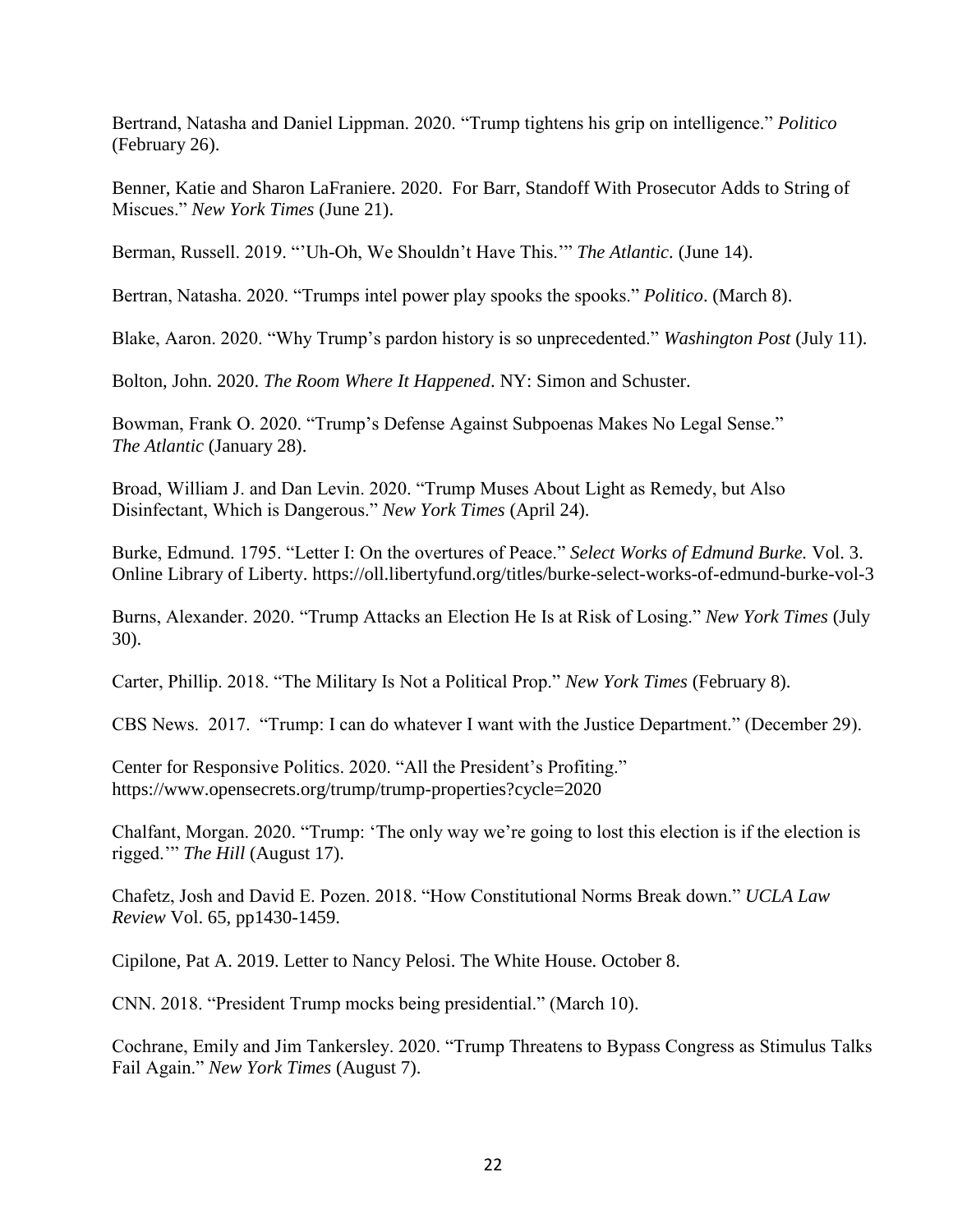Cohen, Zachary and Barbara Starr. 2017. "US military leaders condemn racism after Charlottesville violence." *CNN* (August 16).

Cooper, Helene. 2020a. "Milley Apologizes for Roe in Trump Photo OP: 'I Should Not Have Been There.'" *New York Times* (June 11).

Cooper, Helene. 2020b. "Pentagon Sidesteps Trump to Ban the Confederate Flag." *New York Times* (July 17).

Cooper, Helene and Eric Schmitt. 2020. "Defense Secretary Faces White House Pressure on Aides and a Military Promotion." *New York Times* (June 25).

Corasaniti, Nick and Maggie Haberman. 2016. "Donald Trump Suggests 'Second Amendment People' Could Act Against Hillary Clinton." *New York times* (August 9).

Crouch, Jeffrey. 2020. "Will the 'law and order' president pardon Roger Stone? The Hill (June 11).

Dawsey, Josh. 20108. "Trump derides protections for immigrants from 'shithole' countries." *Washington Post* (January 12).

Diamond, Jeremy. 2018. "Trump sides with Putin over US intelligence." *CNN* (July 16).

Dowd, Maureen. 2020. "Joe's Fearsome Weapon Against Trump: Simple Decency. *New York Times* (August 21).

Draper, Robert. 2020. "Unwanted Truths: Inside Trump's Battles With U.S. Intelligence Agencies." *New York Times* (August 8).

Eder, Steve and Dave Philipps. 2016. "Donald Trump's Draft Deferments: Four for College, One for Bad Feet." New York Times (August 1).

Edwards, George C. III. 2020. "The Bulley in the Pulpit." *Presidential Studies Quarterly*. Vol. 50, No. 2, (June).

Edsall, Thomas B. 2020. "'The Whole of Liberal Democracy Is in Grave Danger at This Moment.'" *New York Times* (July 22).

Entous, Adam. 2017. "Top intelligence official told associates Trump asked him if he could intervene with Comey on FBI Russia probe. *Washington Post* (June 6).

Fahrenhold, David, and Josh Dawsey. 2020. "Trump's businesses charged Secret Service more than \$1.1 million, including for rooms in club shuttered for pandemic." *Washington Post* (Septembeer 17).

Farrand, Max 1966. *The Records of the Federal Convention of 1787* (New Haven: Yale University Press Vol. II.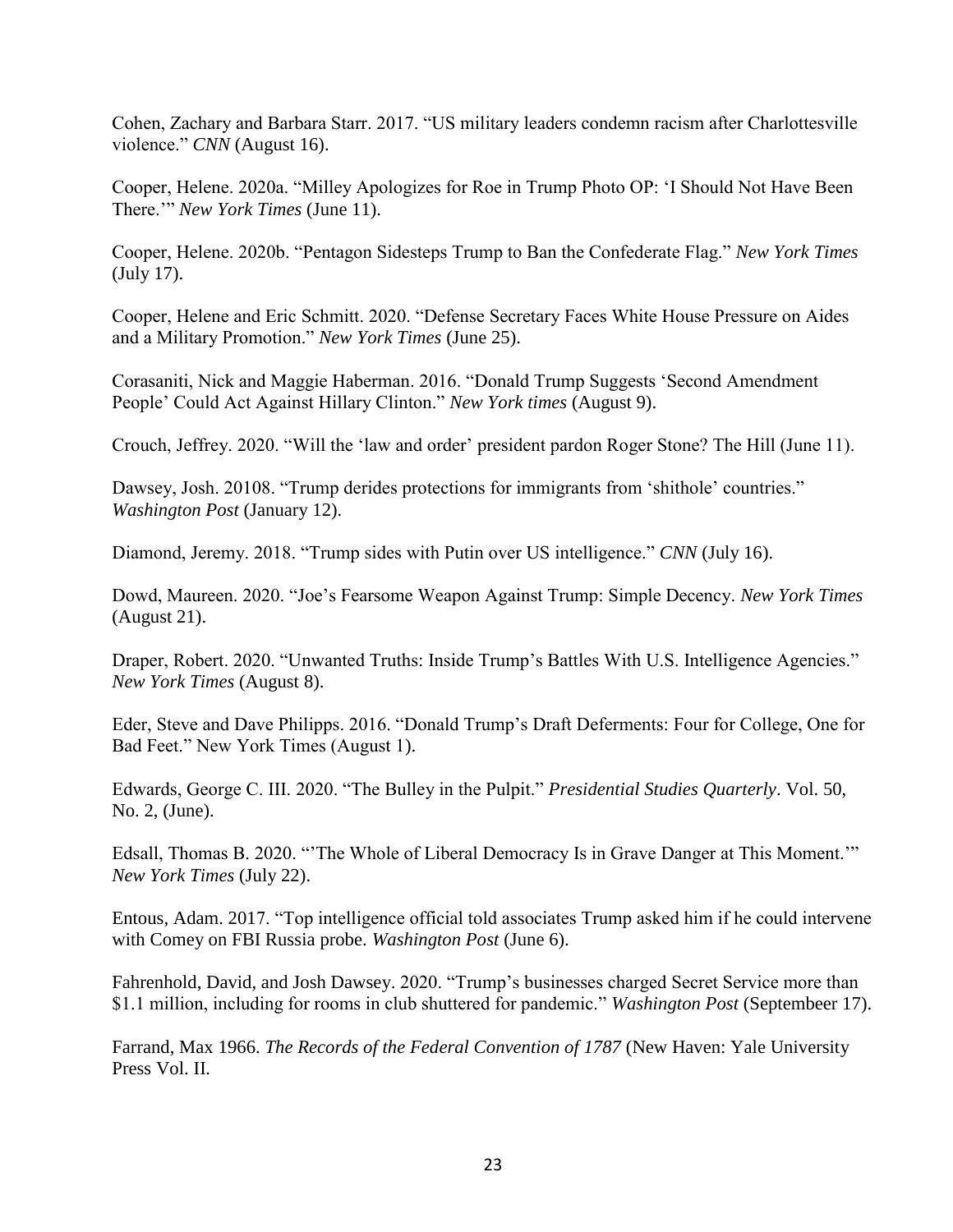Federal Election Commission. 2017. Federal Elections 2016.

Fineman, Howard. 2020. "Roger Stone is Saved." *Washington Post* (July 10).

Fisher, Louis. 2020a. "President Trump's Spending Power." Project on Government Oversight (July 2).

Fisher, Louis. 2020b. "President Trump and His Financial Records." Project on Government Oversight (July 17).

Frieden, Tom, et al. 2020. "We ran the CDC. No president ever politicized its science the way Trump has. Washington Post (July 14).

Fuchs, Hailey. 2020. "House Can Sue to Force Testimony From McGahn, Appeals Court Rules." *New York Times* (August 7).

Gabor, Rona. 2018. "'Take Out Their Families': Trump, Terrorists and Overly Broad Rules of Engagement. *World Politics Review* (August 23).

Geltzer, Joshua and Ryan Goodman. 2019. "The Pattern and Practice of Trump's Assaults on the Intelligence Community." *Just Security* (September 3).

Goldberg, Jeffrey. 2019. "The Man Who Couldn't Take It Anymore." *The Atlantic* (October).

Goldberg, Jeffrey. 2020. "Trump: Americans Who Died in War Are 'Losers' and 'Suckers.'" *The Atlantic* (September 3).

Goldsmith, Jack. 2017. Will Donald Trump Destroy the Presidency?" *The Atlantic* (October).

Goldsmith, Jack and Matt Gluck. 2020. "Trump's Aberrant Pardons and Commutations." *Lawfare*  (July 11).

Gonyea, Don. 2016. "What Exactly Is The 'President's Daily Brief' And Why is It Important?" (December 13).

Gore, D'Angelo. 2016. "Trump's Revised 9/11 Claim." *Factcheck.org* (August 5).

Gorod, Brianne. 2019. "The Historical and Legal Basis for the Exercise of Congressional Oversight authority." Constitutional Accountability Center (January).

Government Accountability Office. 2018. Letter from General Counsel Thomas Armstrong, "Impoundment Control Act – Withholding of Funds through Their Date of Expiration." Washington (December 10).

Haberman, Maggie, et al. 2019. "Navy Is Said to Proceed with Disciplinary Plans Against Edward Gallagher. *New York Times* (November 23).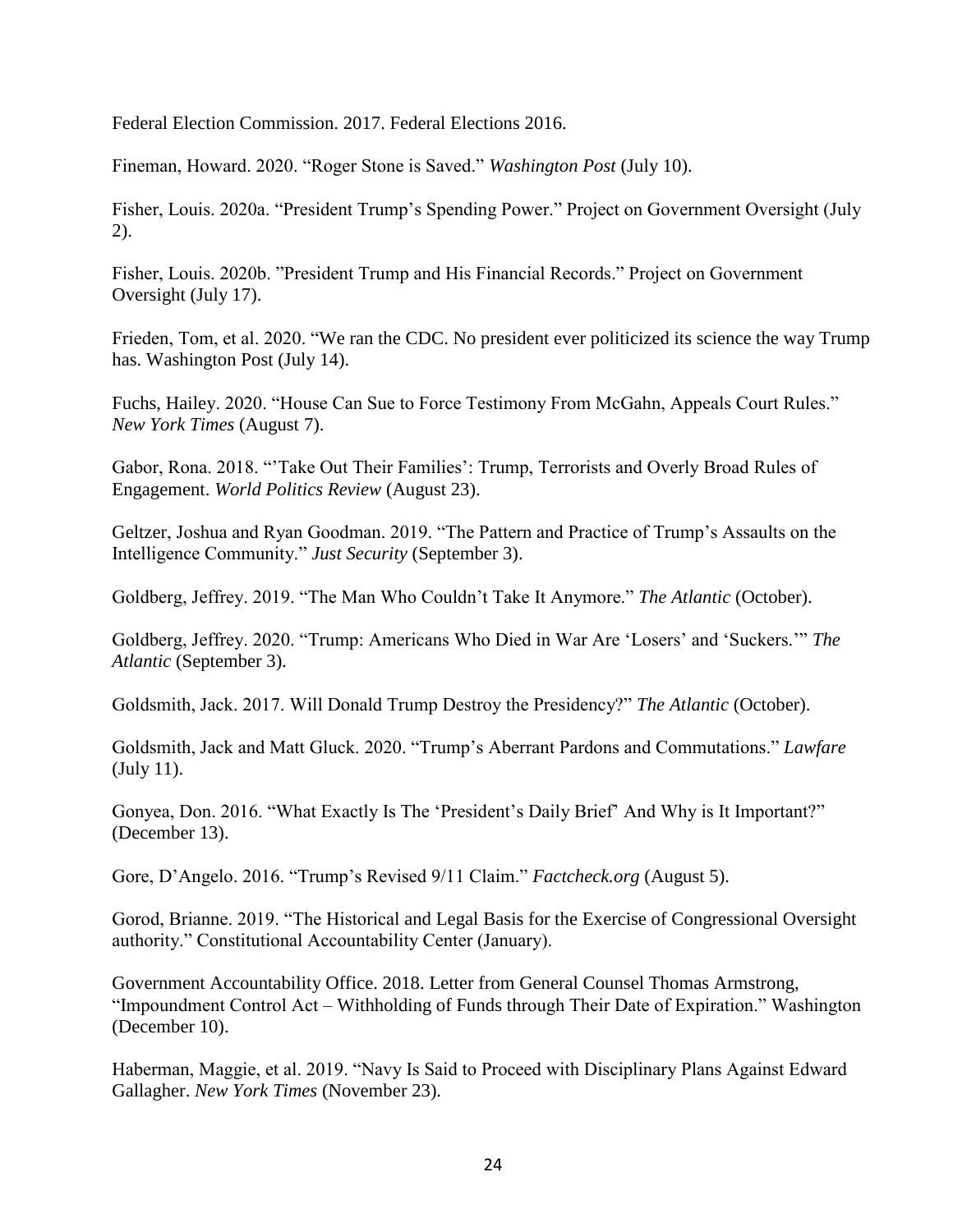Haberman, Maggie. 2020a. "Trump Adds to Playbook of Stoking White Fear and Resentment." *New York Times* (July 6).

Haberman, Maggie. 2020b. "Trump Aides Undercut Fauci as he Speaks Up on Virus Concerns." *New York Times* (July 12).

Haberman, Maggies. 2020c. "Trump Attacked Generals as Weak and Too Focused on Allies." *New York Times* (September 9).

Haberman, Maggie, et al. 2020. "Trump's False Attacks on Voting by Mail Stir Broad Concern." *New York Times* (June 24).

Hanson, Col. Tom. 2020. "Flood of anti-Trump sentiment from retired military leaders creates dangerous precedent. Marine Times (June 27).

Hayden, Michael. 2018. "Democracy is alive in the Trump era." *The Hill* (September 10).

Healy, Patrick and Jonathan Martin. 2016. "Donald Trump Won't Say if He'll Accept Result of Election." *New York Times* (October 19).

Helderman, Rosalind and Tom Hamburger. 2020. "Russia. Ukraine. China. Bolton account highlights pattern of Trump welcoming foreign political help. *Washington Post* (June 18).

Hohmann, James. 2020. "With purges and appointments, Trump leaves a lasting mark on inspector general system. *Washington Post* (June 25).

Hughes, Siobhan. 2016. "Donald Trump's Pledge to Defend Article XII of the Constitution Raises Eyebrows." *Wall Street Journal* (July 7).

Jackson, David. 2020. "Trump blasts DACE decision asking if people get the impression 'the Supreme Courts doesn't like me?'" *USA Today* (June 18).

Jervis, Robert. 2010. "Why Intelligence and Policymakers Clash." *Political Science Quarterly*. Vol. 125, No. 2, pp. 185-204).

Karni, Annie and Peter Baker. 2019. "At Minneapolis Rally, and Angry Trump Reserves Sharpest Attack for Biden." *New York Times* (2019).

Karni, Annie. 2020. "Trump uses Mount Rushmore Speech to Deliver Divisive Culture War Message" *New York Times* (July 4).

Karni, Annie and Maggie Haberman. 2020. "At Mt. Rushmore and the White House, Trump Updates 'American Carnage' Message for 2020. *New York Times* (July 4).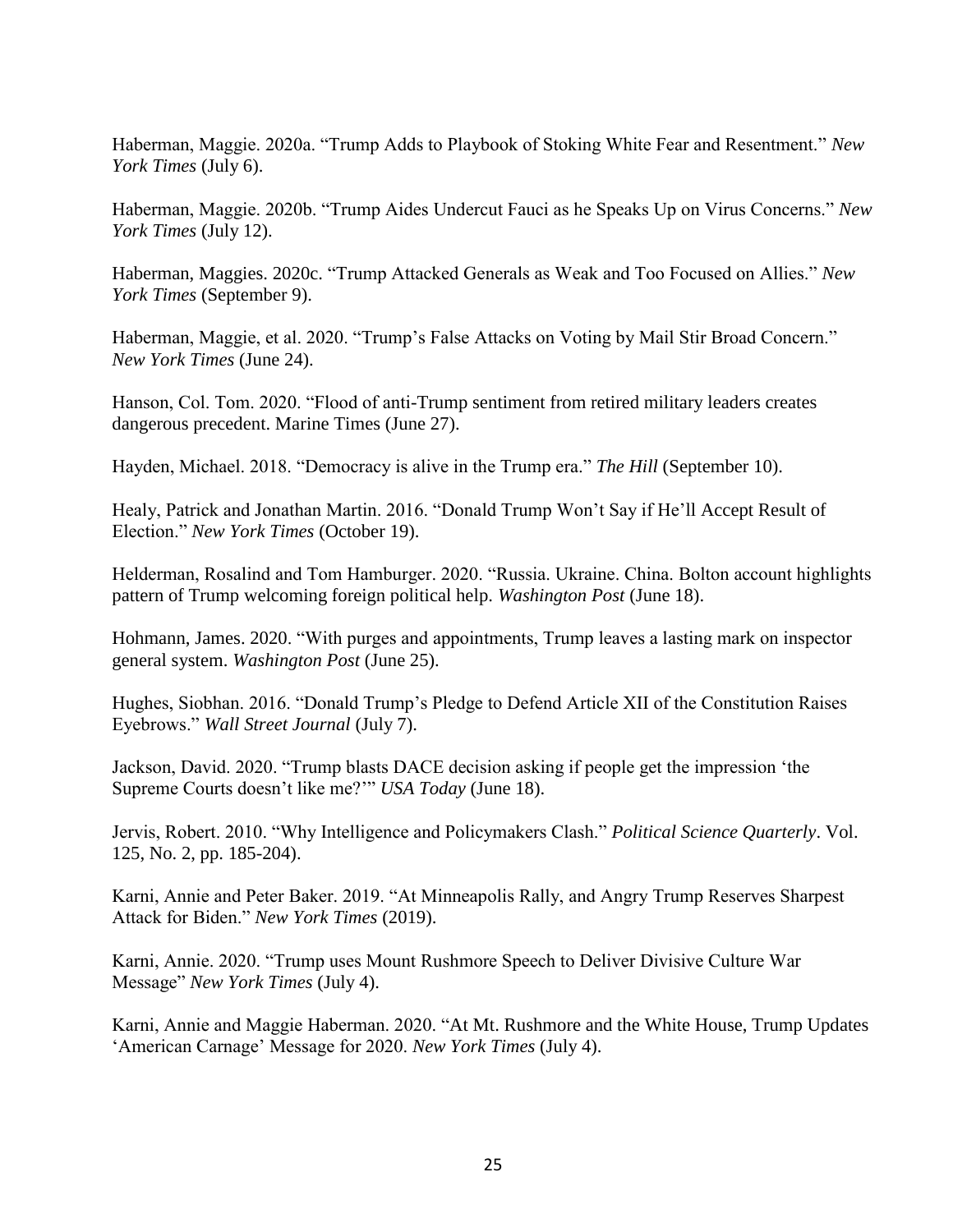Kaufman, Ellie, et al. 2020. "Trump says he opposes funding USPS because of mail-in voting." *CNN Politics* (August 13).

Kessler, Glenn. 2020. "Trump's claim that 99 percent of coronavirus case are 'totally harmless.'" *Washington Post* (July 8).

Kessler, Glenn, et al. 2020. "President Rump has made more than 20,000 false or misleading claims." Washington Post (July 13).

Landler, Mark. 2017. "Trump Under Fire for Invoking Nazis in criticism of U.S. Intelligence." *New York Times (*January 11).

Landler, Mark 2019. "An Angry Trump Pushes Back Against His Own 'Naïve' Intelligence Officials. *New York Times* (January 30).

Landler, Mark, et al. 2020. "Trump's Request of an Ambassador: Get the British Opeen for Me. *New York Times* (July 21).

Lee, Michelle Ye Hee and Anu Narayanswamy. "Ivanka Trump and Jared Kushner earned at least \$36 million in outside income last years, new disclosures show." *Washington Post* (August 2).

Leonnig, Carol D. and Philip Rucker. 2020. *A Very Stable Genius*. New York, Penguin Press.

Letter from former military leaders. 2020. "89 former Defense officials: The military must never be used to violate constitutional rights." *Washington Post* (June 5).

Levin, Yuval and Adam White. 2020. "The Return of Pen-and-Phone Constitutionalism." *National Review* (August 9).

Levitsky, Steven and Daniel Ziblatt. 2018. *How Democracies Die*. New York: Crown.

Liptak, Adam. 2020. "John Roberts Was Already Chief Justice. But Now It's His Court. *New York Times* (June 30).

Lozada, Carlos. 2020. "Could Obama have stopped Putin's election interference?" *Washington Post* (June 25).

Madison, James. 1788. "Powers of the President," [18 June] 1788, [Robertson, Virginia Debates,](https://founders.archives.gov/documents/Madison/01-11-02-0097) pp. 353–54. [https://founders.archives.gov/documents/Madison/01-11-02-0097.](https://founders.archives.gov/documents/Madison/01-11-02-0097)

Mann, James. 2017. "The Adults in the Room." *New York Review* (October 26).

Mazetti, Mark, et al. 2020. "How Michael Flynn's Defense Team Found Powerful Allies." *New York Times* (June 28).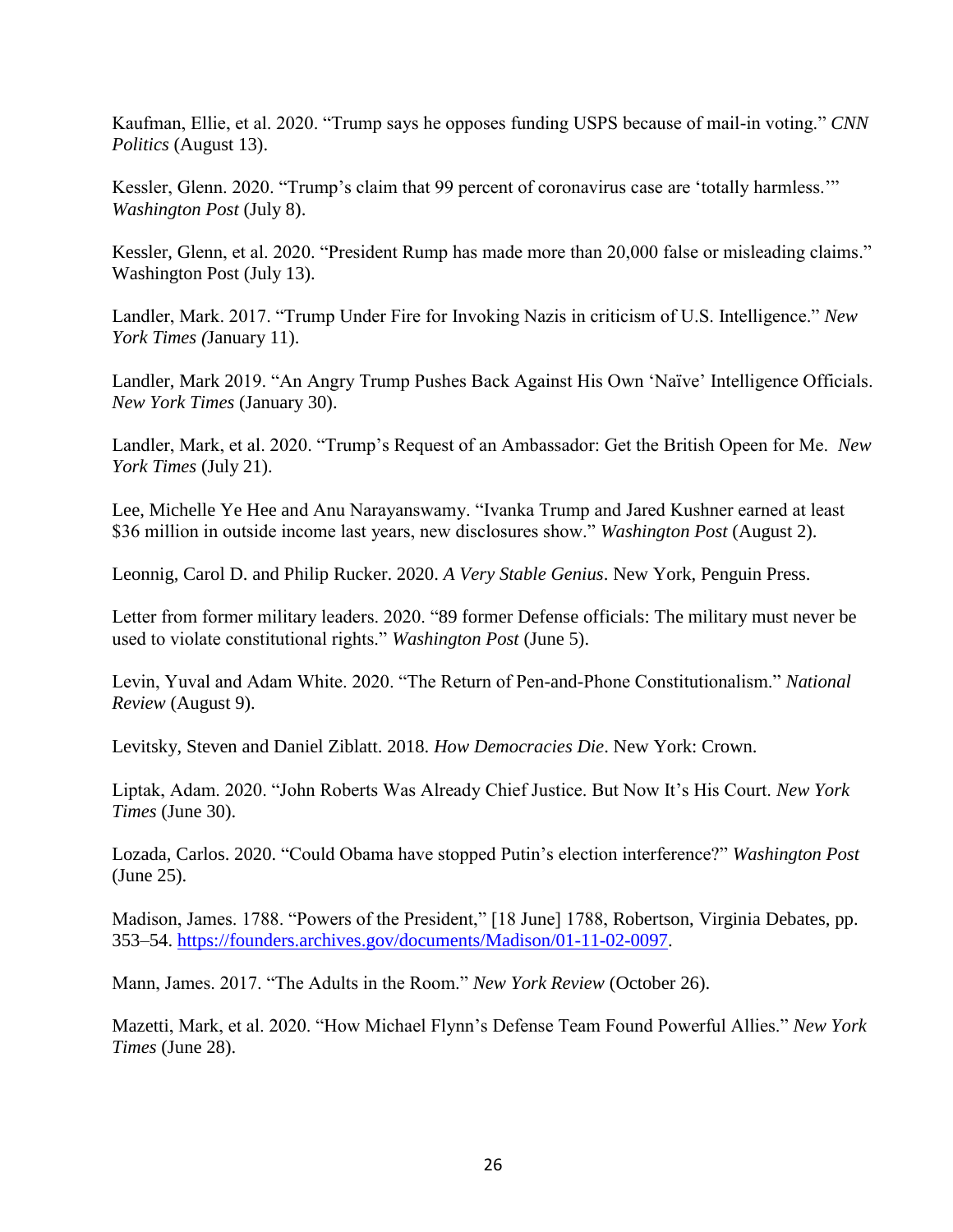McCord, Michael. 2019. "Power Struggle Over the Wall: Presidential Emergency Powers vs. Congressional Power of the Purse." *Just Security* (February 21).

McCormick, Anne O'Hare. 1932. "Roosevelt's View of the Big Job," *New York Times Magazine* (September 11).

McGinley, et al. 2020a. "Trump without evidence accuses 'deep state' at FDA of slow-walking coronavirus vaccines and treatments." *Washington Post* (August 22).

McGinley, et al. 2020b. "Inside Trump's pressure campaign on federal scientists over a covid-19 treatment." *Washington Post* (August 30).

McLaughlin, John. 2018. "Why so many former intelligence officers are speaking out." *Washington Post* (September 7).

Mervosh, Sarah and Manny Fernendez. 2020. "Months Into Virus Crisis, U.S. Cities Still Lack Testing Capacity." *New York Times* (July 6).

Milbank, Dana. 2016. Donald Trump's war with the U.S. Military." *Washington Post* (September 9).

Miller, Greg. 2019a. "Andrew McCabe's disturbing account of working for Sessions and Trump." *Washington Post* (February 14).

Miller, Greg. 2019b. "Gap continues to widen between Trump and intelligence community on key issues." *Washington Post* (December 11).

Miroff, Nick and Josh Dawsey. 2019. "'Take the land': President Rump wants a border wall." *Washington Post* (August 27).

Montague, Zach and Sharon LaFriniere. 2020. "Judge in Roger Stone Case Warns About Attacks on Juror by Trump and Others." *New York Times* (February 25).

Morell, Michael, et al. 2020. "Trump's Politicization of U.S. Intelligence Agencies Could End in Disaster." Foreign Policy (April 28).

Morin, Rebecca. 2018. "'I don't see any reason why' Russia would have interfered with election." *Politico* (July 16).

Moss, Richard A. 2017. "Donald Trump is wrong. When Democrats were offered secret help by the Soviets, they refused." *Washington Post* (July 13).

Mueller, Robert. 2019. *Report On The Investigation Into Russian Interference in The 2016 Election* (Washington: Department of Justice), Volumes I and II.

Mueller, Robert. 2020. "Robert Mueller: Roger Stone remains a convicted felon, and rightly so." *Washington Post* (July 11).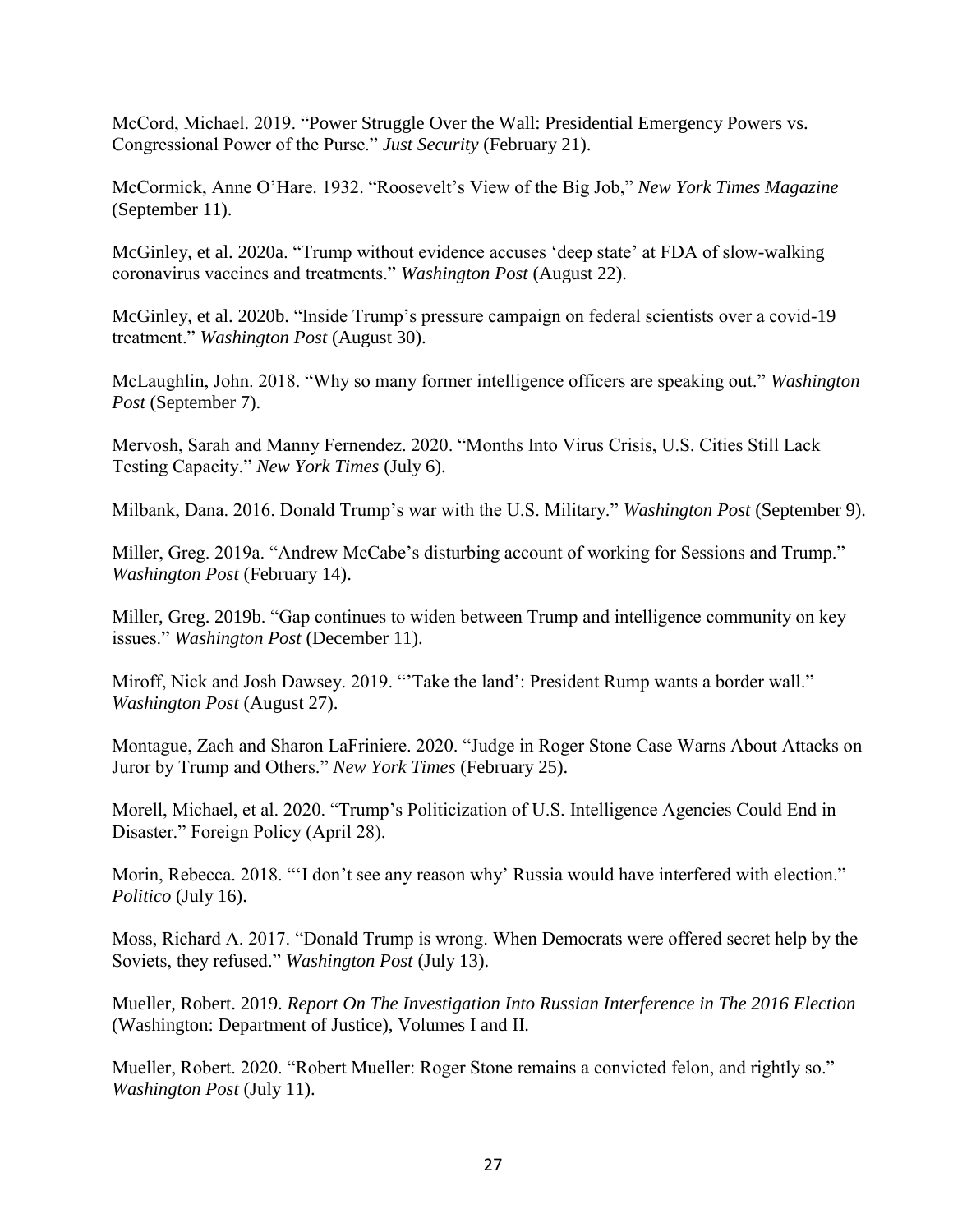Navaro, Peter. 2020. "Anthony Fauci has been wrong about everything I have interacted with him on." *USA Today* (July 15).

Newland, Erica and Kristy Parker. 2020. "Politically-Motivated Prosecutions: Legal Obligations and Ethical Duties of Prosecutors. *Just Security* website (July 27).

Orr, Gabby and Marianne Levine, 2020. "Trump's #FireFauci retweent spurs a cycle of outrage and a White House denial." *Politico* (April 4).

Parker, Ashley and Philip Rucker. 2019. "'You're a prop in the back': Advisers struggle to obey Trump's Kafkaesque rules." *Washington Post* (September 11, 2019).

Petraeus, David. 2020. "Take the Confederate Names Off Our Army Bases," *The Atlantic* (June 9).

Pfiffner, James. 1979. *The President, the Budget, and Congress: Impoundment and the 1974 Budget Act*. Boulder, CO: Westview Press.

Pfiffner, James. 2004a. "Did President Bush Mislead the Country in His Arguments for War with Iraq?" *Presidential Studies Quarterly*. Vol. 34, No. 1 (March), pp. 25-46.

Pfiffner, James. 2004b. *The Character Factor: How We Judge America's Presidents*. College Station, TX: Texas A&M University Press.

Pfiffner, James. 2019a. "The Lies of Donald Trump: A Taxonomy." in *The Trump Presidency and Executive Power*. NY: Palgrave Macmillan, pp. 17-40.

Pfiffner, James. 2019b. "The Scope of the President's Pardon Power." Testimony before the House Committee on the Judiciary, Subcommittee on the Constitution, Civil Rights, and Civil Liberties (March 27).

Pfiffner, James and Justin Florence. 2019. "Using the pardon power to encourage law breaking." *The Hill* (July 31).

Philipps, Dave, et al. 2019. "Trump's Intervention in SEALs Case Tries Pentagon Tolerance." *New York Times* (December 1).

Plumer, Brad and Coral Davenport. 2019. "Science Under Attack: How Trump Is Sidelining Researchers and Their Work." *New York Times* (December 28).

Rein, Lisa and Tom Hamburger. 2020. "As Trump removes federal watchdogs, some loyalists replacing them have 'preposterous' conflicts." *Washington Post* (May 24).

Renan, Daphna. 2018] "Presidential Norms and Article II." *Harvard Law Review* Vo. 131 No. 8, pp. 2187-2282.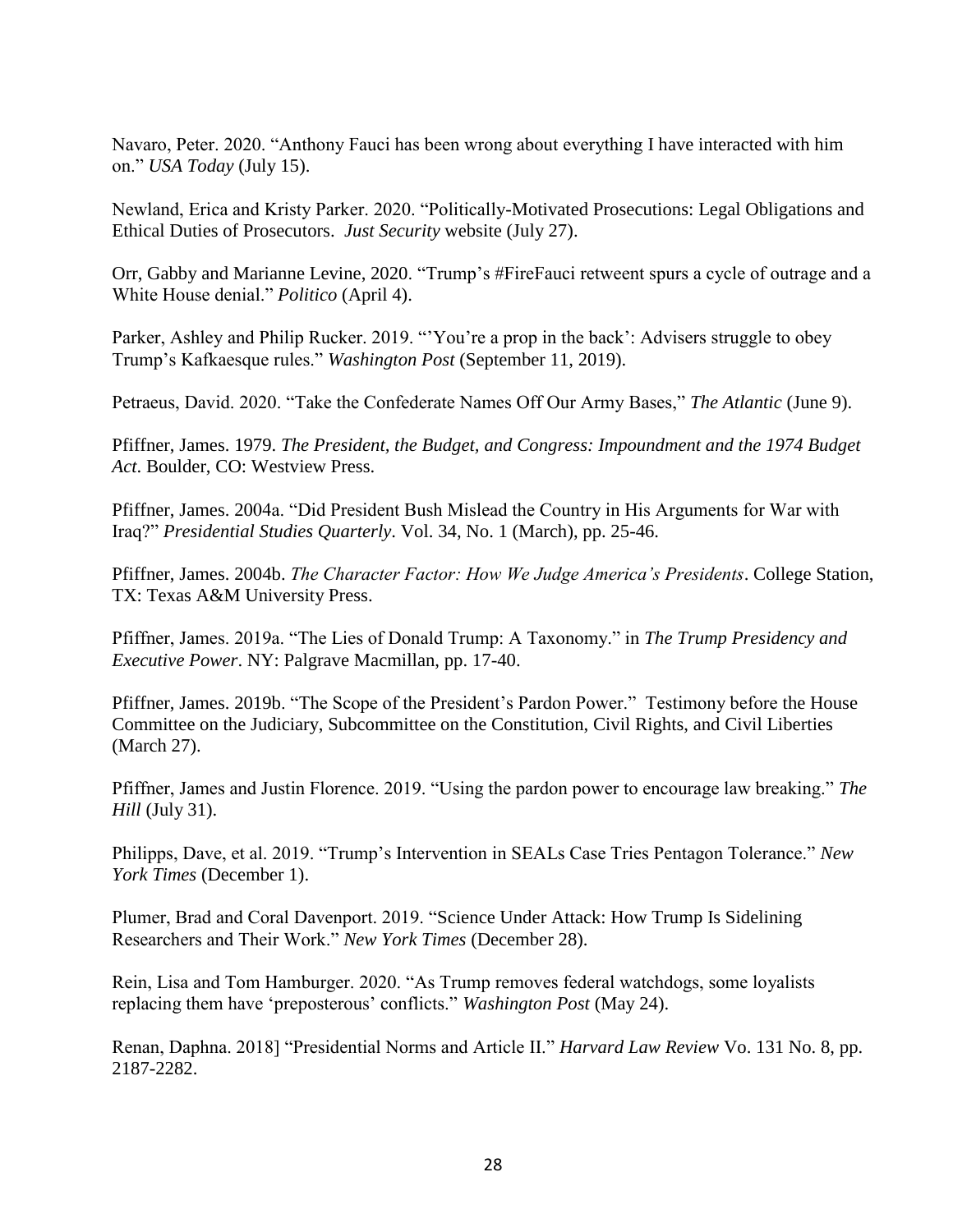Rizzo, Salvador. 2020. "Fact Checker: 20,000." *Washington Post* (July 17).

Roberts, Molly. 2020. "Anthony Fauci built a truce. Trump is destroying it." *Washington Post* (July 16).

Rogers, Katie. 2019. "As Impeachment Inquiry Advances, President's Languages Takes a Dark Turn." New York Times (October 2).]

Rogers, Katie. 2020a. "Trump Pointedly Criticizes Fauci for His Testimony to Congress," *New York Times* (May 13).

Rogers, Katie. 2020b. "Trump on Releasing Hist Tax Returns: From 'Absolutely' to 'Political Prosecution." *New York Times* (July 9).

Rogers, Katie and Nicholas Fandos. 2019. "Trump Tells Congresswomen to 'Go Back' to the Countries They Came From" *New York Times* (July 14).

Rohde, David. 2020a. "For Now, Donald Trump and William Barr Are Losing Their Way." *New Yorker* (June 23).

Rohde, David. 2020b. *In Deep: The FBI, the CIA, and the Truth about America's Deep State.'*" NY: W.W. Norton.

Rucker, Philip and Robert Costa. 2017. "Bannon vows a daily fight for 'deconstruction of the administrative state.'" *Washington Post,* February 23.

Rucker, Philip and Carol Leonnig. 2020. *A Very Stable Genius*. New York: Penguin Press.

Rudalevige, Andrew. 2020. "Trump's latest executive actions have 3 big problems." TMI, *Washington Post* (August 12).

Sanger, David, et al. 2020. "A Striking Reversal: Trump's Attacks on the Military and Defense Contractors." *New York Times* (September 9).

Savage, Charlie. 2020. "Inspector General Fired by Trump Urges Whistle-Blowers 'to Bravely Speak up.'" *New York Times* (April 6).

Schmidt, Michael. 2018. "Trump Invited the Russians to Hack Clinton. Were They Listening?" *New York Times* (July 13).

Schmitt, Eric and Helene Cooper. 2020a. "Long Silent, Mattis Delivers a Blistering Criticism of Trump as a Divider." *New York Times* (June 4).

Schmitt, Eric and Helene Cooper. 2020b. Army Office Who Clashed With Trump Over Impeachment Is Set to Retire. *New York Times* (July 8).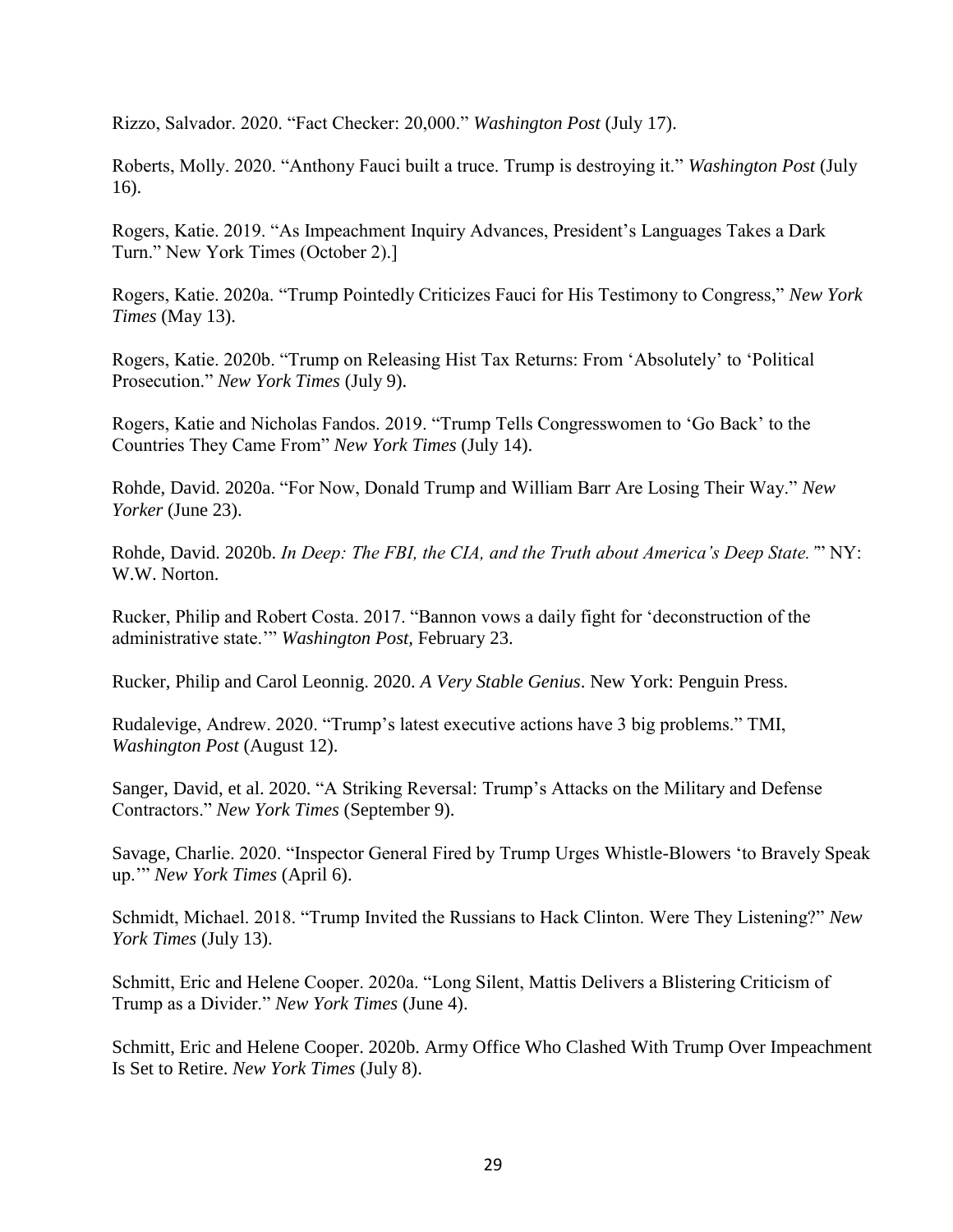Schmitt and Cooper 2020). Schmitt, Eric and Helene Cooper. 2020. Army Office Who Clashed With Trump Over Impeachment Is Set to Retire. *New York Times* (July 8).

Schor, Elana. 2018. "12 former top intelligence officials criticize Trump for pulling security clearance." *Politico* (August 16).

Segers, Grace. 2020. "Trump says he wasn't joking about testing slowdown: "'I don't kid.'" *CBS News* (June 23).

Shaub, Walter Jr. 2017. Director, U.S. Office of Government Ethics, "Remarks prepared for delivery at 4:00 pm. On January 11, 2017." Brookings Institution.

Shaub, Walter Jr. 2020. "Ransacking the Republic." *New York Review* (July 2).

Shear, Michael, et al.2019. "Trump Says Tanks Will Be on Display in Washington for July 4. *New York Times* (July 1).

Shear, Michael D. and Maggie Haberman. 2020. "Health Dept. Officials Says Doubts on Hydroxychloroquine Led to His Ouster." *New York Times* (April 22).

Shear, Michael and Sheila Kaplan. 2020. "A Debate Over Masks Uncovers Deep White House Division," *New York Times* (April 3).

Shear, Michael and Eileen Sullivan. 2018. "'Horseface,' 'Lowlife,' 'Fat, Ugly': How the president Demeans Women. *New York Times* (October 16).

Shear, Michael, and Jim Tankeersley. 2018. "Trump Inflates Size of Tax Cuts by \$4 Trillion in Speech to Farmers." *New York Times* (January 9).

Shear, Michael and Noah Weiland. 2020. "Fauci Back at the White House, a Day After Trump Aides Tried to Undermine Him." *New York Times* (July 13).

Shimer, David. 2020. "Rigged: America, Russia, and One Hundred Years of Covert Election Interference. New York: Knopf.

Sonne, Paul and Philip Rucker. 2018.Trump's visit to Iraq prompts concerns about politicization of military." *Washington Post* (December 27).

Spencer, Richard. 2019. Letter to the President. (November 24). https://www.washingtonpost.com/context/read-navy-secretary-richard-spencer-s-letter-to-presidenttrump/2bf70c2a-f811-43be-9e21-b02f1fe54a26/

Starr, Barbara. 2020. "Pentagon officials express concern as Trump threatens to use military to 'dominate' protestors. *CNN Politics* (June 2).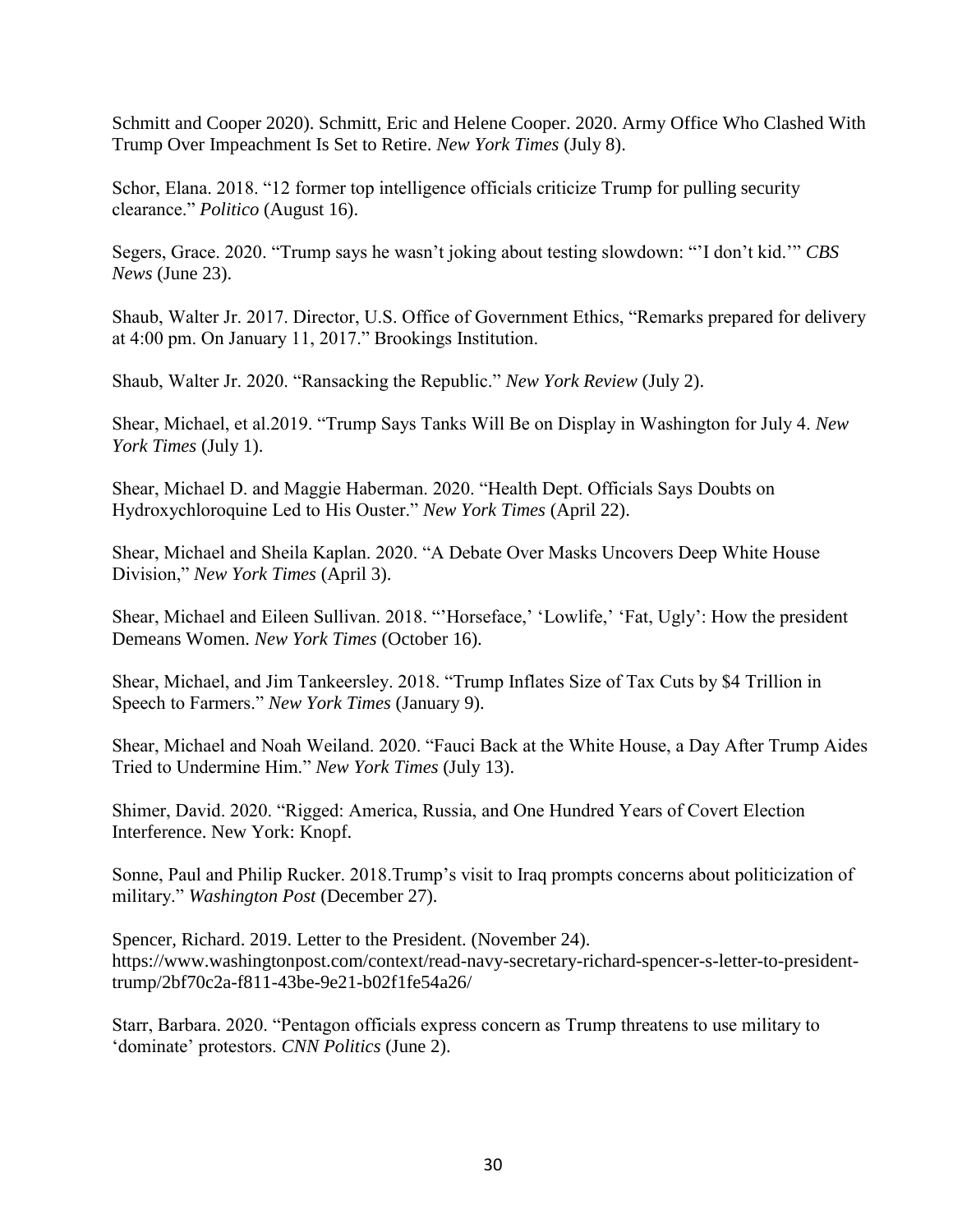Statement by Former Republican National Security Officials. 2020. https://www.defendingdemocracytogether.org/national-security/

Struyk, Ryan. 2017. "Fact-Checking Trump's Repeated Unsubstantiated Claim of Widespread Voter Fraud." *ABC News*.( May 11).

Stuckey, Mary E. 2020. "'The Power of the Presidency to Hurt': The Indecorous Rhetoric of Donald J. Trump and the Rhetorical Norms of Democracy." *Presidential Studies Quarterly* (Jun 2020).

Thrush, Glenn and Maggie Haberman. 2017. "At a Besieged White House, Tempers Flare and Confusion Swirls." *New York Times*, May 16.

Toobin, Jeffrey. 2020. "Roger Stone Case Shows Why Trump is Worse than Nixon." *New Yorker* (July 11).

Topan, Tal. 2015. "Lindsey Graham: 'Tell Donald Trump to go to hell.'" *CNN Politics* (December 8).

Trump, Donald. *Time Magazine*, Transcript of Trump speech, June 16, 2015.

Vazquez, Maegan. 2019. "Trump to host G7 at his own Florida resort property." *CNN* (October 17).

Wagner, John. 2018. Trump says he has 'absolute right' to pardon himself of federal crimes but denies any wrongdoing," Washington Post (June 4).

Walcott, John. 2019. "'Willful Ignorance.' Inside President Trump's Troubled Intelligence Briefings." *Time Magazine* (February 2).

Walcott, John. 2020. "Trump's Latest Intelligence Meltdown Isn't About the Facts. It's About the Truth. *Time Magazine* (February 20).

*Washington Post*. 2020. "The Trump Organization's secret charged to the Secret Service." (March 15).

Whipple, Chris. 2020a. "Donald Trump, the unbriefable president." *Washington Post* (July 6).

Whipple, Chris. 2020b. *The Symasters: How the CIA Directors Shape History and the Future*. New York: Scribner.

White House. 2017. "Remarks by President Trump and Vice President Pence at CIA Headquarters." Press Office (January 21).

Wolf, Z. Byron. 2018. "Trump's attacks on Judge Curiel are still jarring to read." *CNN Politics* (February 27).

Woodward, Bob. 2018. *Fear.* New York: Simon and Schuster.